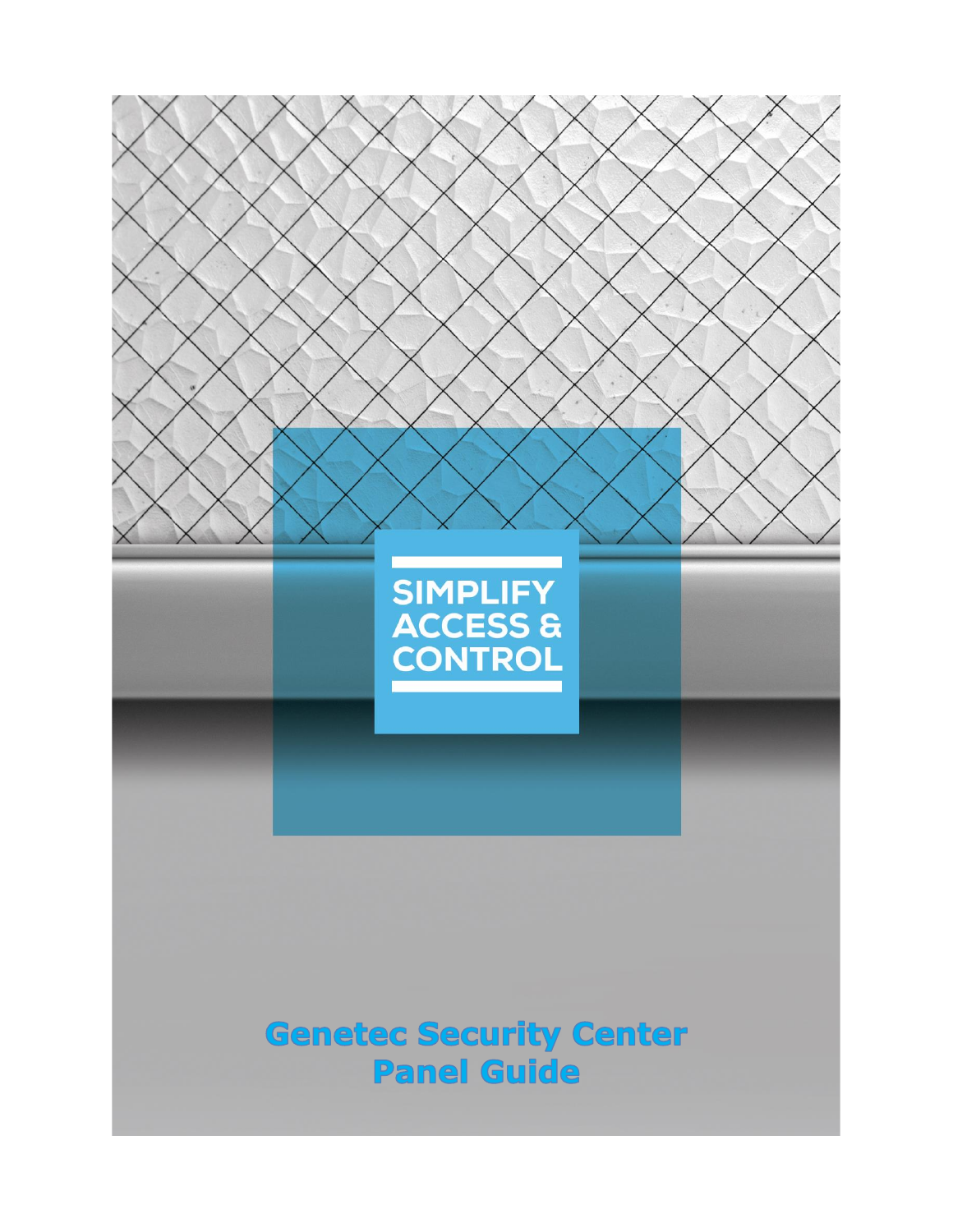# **Intelli‒Site Security Management Software**

# **Genetec Security Center Panel Guide**

**2** Copyright © 2021 OSSI, LLC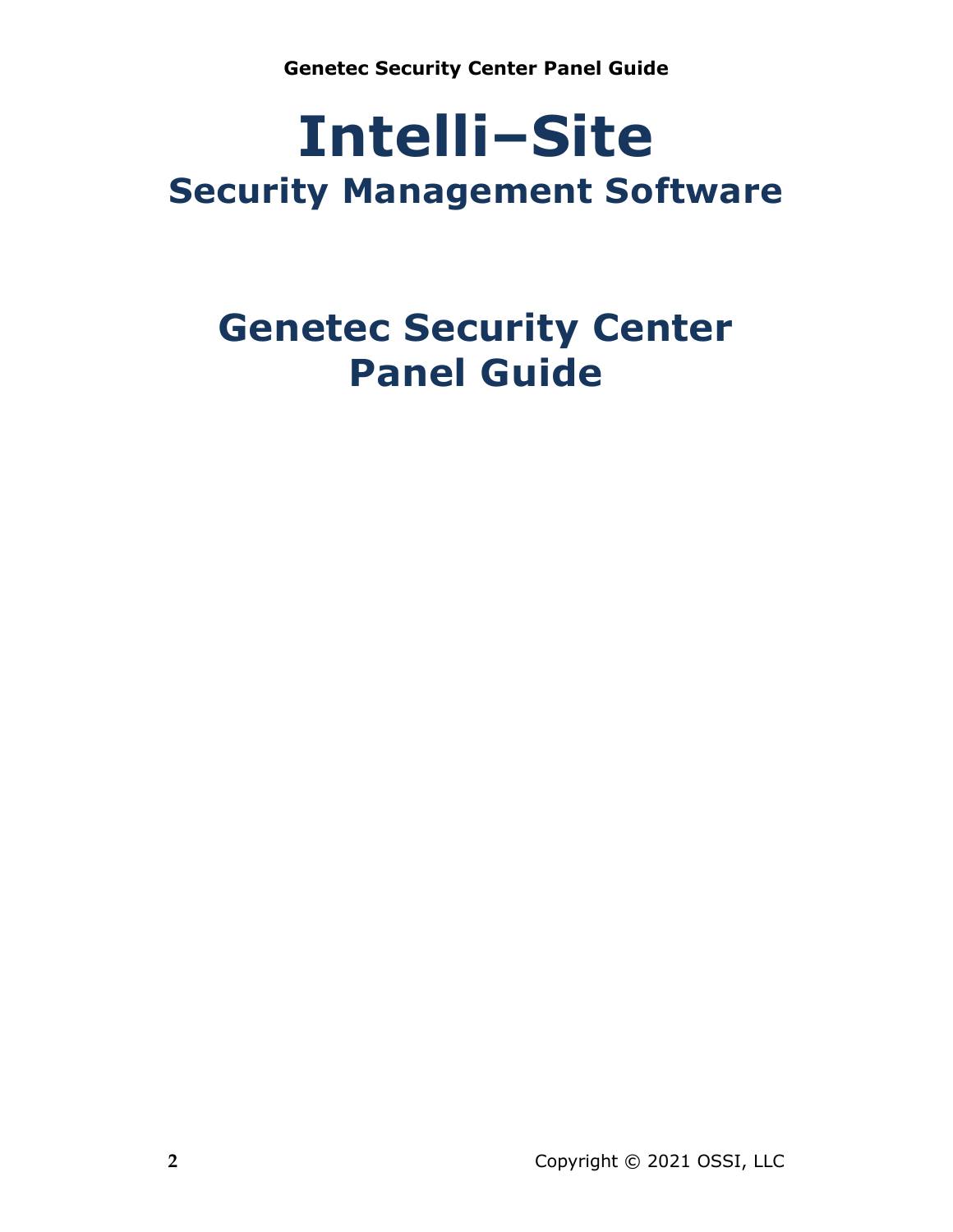## <span id="page-2-0"></span>**Copyright**

Copyright © 2021 OSSI, LLC All rights reserved.

Information in this document is subject to change without notice. The software described in this document is furnished under a license agreement or nondisclosure agreement. The software may be used or copied only in accordance with the terms of those agreements. No part of this publication may be reproduced, stored in a retrieval system, or transmitted in any form or any means electronic or mechanical, including photocopying and recording for any purpose other than the purchaser's use without the written permission of OSSI.

OSSI, LLC 10125 S 52nd St. Franklin, WI 53132-8677 **[ossi-usa.com](http://ossi-usa.com/)**

| Telephone: (262) 522-1870 |                  |
|---------------------------|------------------|
| Toll Free:                | $(888)$ 488-2623 |
| Fax:                      | $(262)$ 522-1872 |

## <span id="page-2-1"></span>**Trademarks**

Intelli-Site® is registered in U.S. Patent & Trademark Office.

All other registered and unregistered trademarks are the sole property of their respective owners.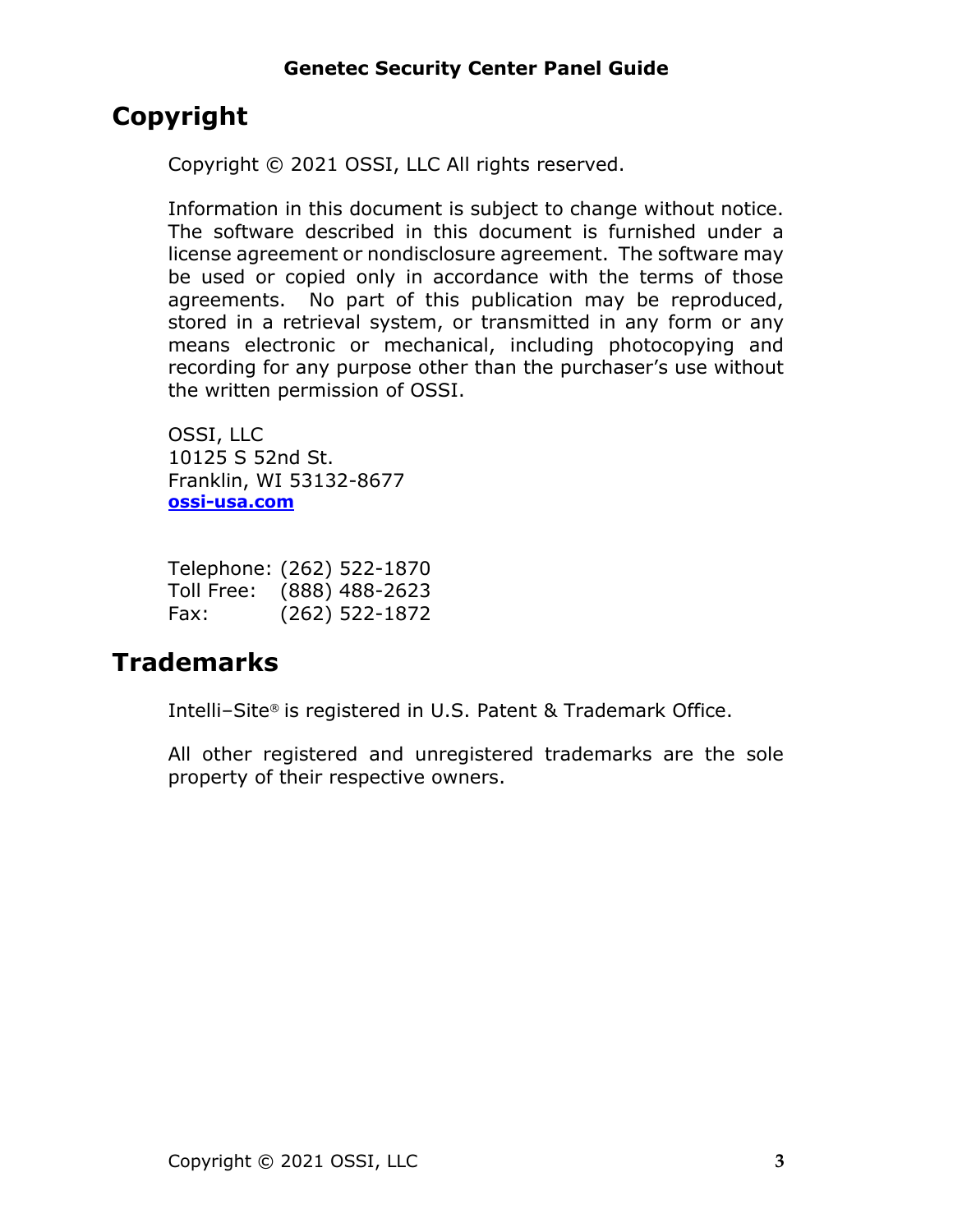## <span id="page-3-0"></span>**Technical Support Assistance**

## *OSSI, LLC Headquarters*

OSSI, LLC 10125 S 52nd St. Franklin, WI 53132-8677 (262) 522-1870

(888) 488-2623

## *Technical Support*

Technical support is available via telephone or email. Contact Technical Support 8:00 AM to 5:00 PM Central Standard time. If calling after hours, please leave a detailed voice mail message, and someone will return your call as soon as possible.

Email: [support@ossi-usa.com](mailto:support@ossi-usa.com) Phone: (888) 488-2623

When calling, please be at the computer prepared to provide the following information:

- Product version number, found by selecting the **C**About button from the Intelli-Site Application Menu.
- The type of computer being used including, operating system, processor type, speed, amount of memory, type of display, etc.
- Exact wording of any messages that appear on the screen.
- What was occurring when the problem was detected?
- What steps have been taken to reproduce the problem?
- It is highly recommended that the user generate a support package for transmission to Intelli-Site technical support staff. To generate the package, run the Intelli-Site Configuration Utility. *Create Support Package…* is the last option in the **Tools** menu.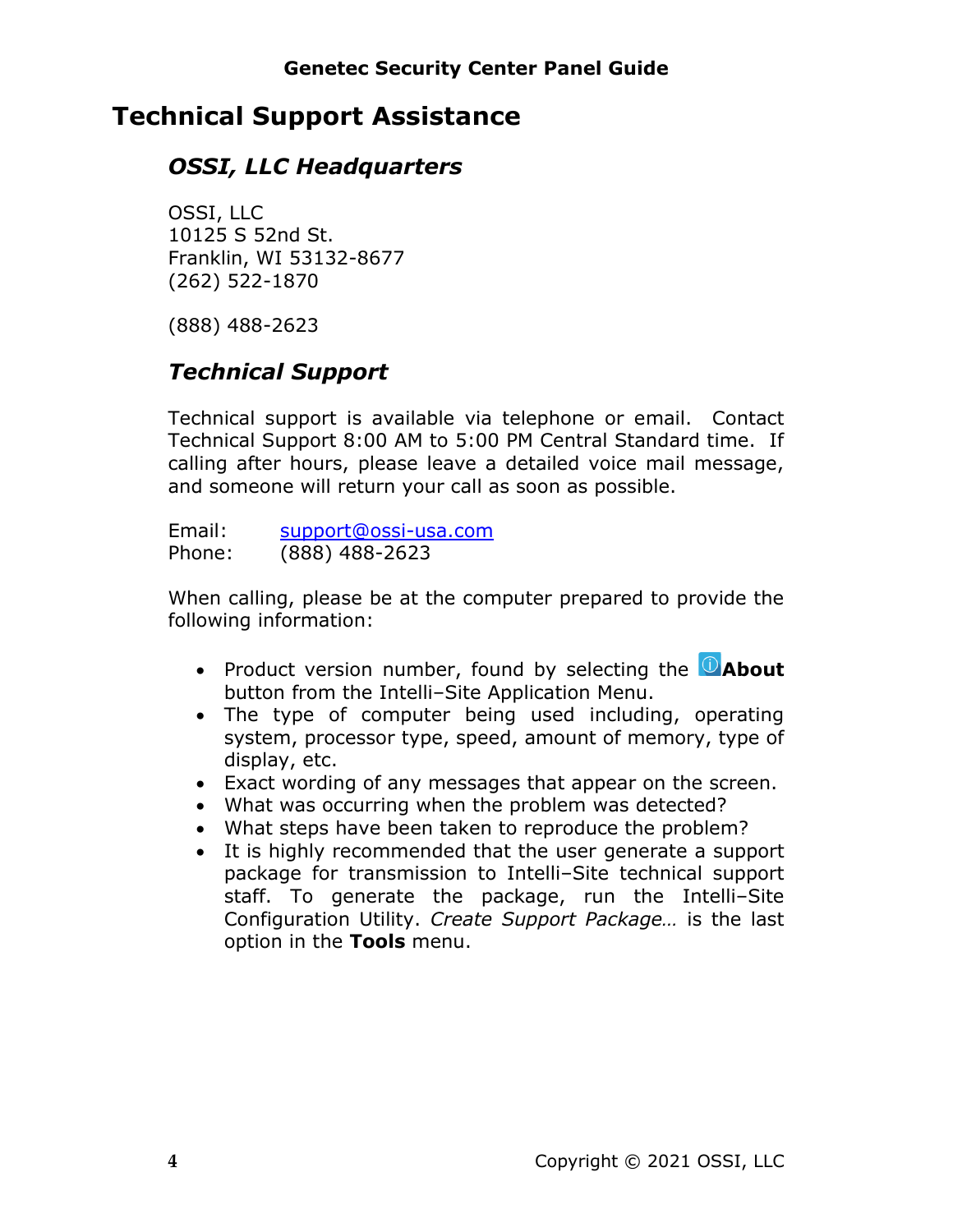# <span id="page-4-0"></span>**Table of Contents**

| 2.1 Install the Genetec Security Center Driver in Intelli-Site 8 |
|------------------------------------------------------------------|
| 2.2 Install the Genetec Security Center Client9                  |
|                                                                  |
|                                                                  |
| 3.1.1 Add a Genetec Security Center Driver  10                   |
| 3.1.2 Add a Genetec Security Center Panel  13                    |
| 3.1.3 Configure the Genetec Security Center Panel  14            |
|                                                                  |
|                                                                  |
|                                                                  |
| 3.1.4 Enable the Genetec Security Center Driver  22              |
|                                                                  |
|                                                                  |
| 4.2 Genetec Security Center Panel Node  26                       |
| 4.2.1 Genetec Security Center Panel Node Properties 26           |
| 4.2.2 Genetec Security Center Panel Quick Config 28              |
|                                                                  |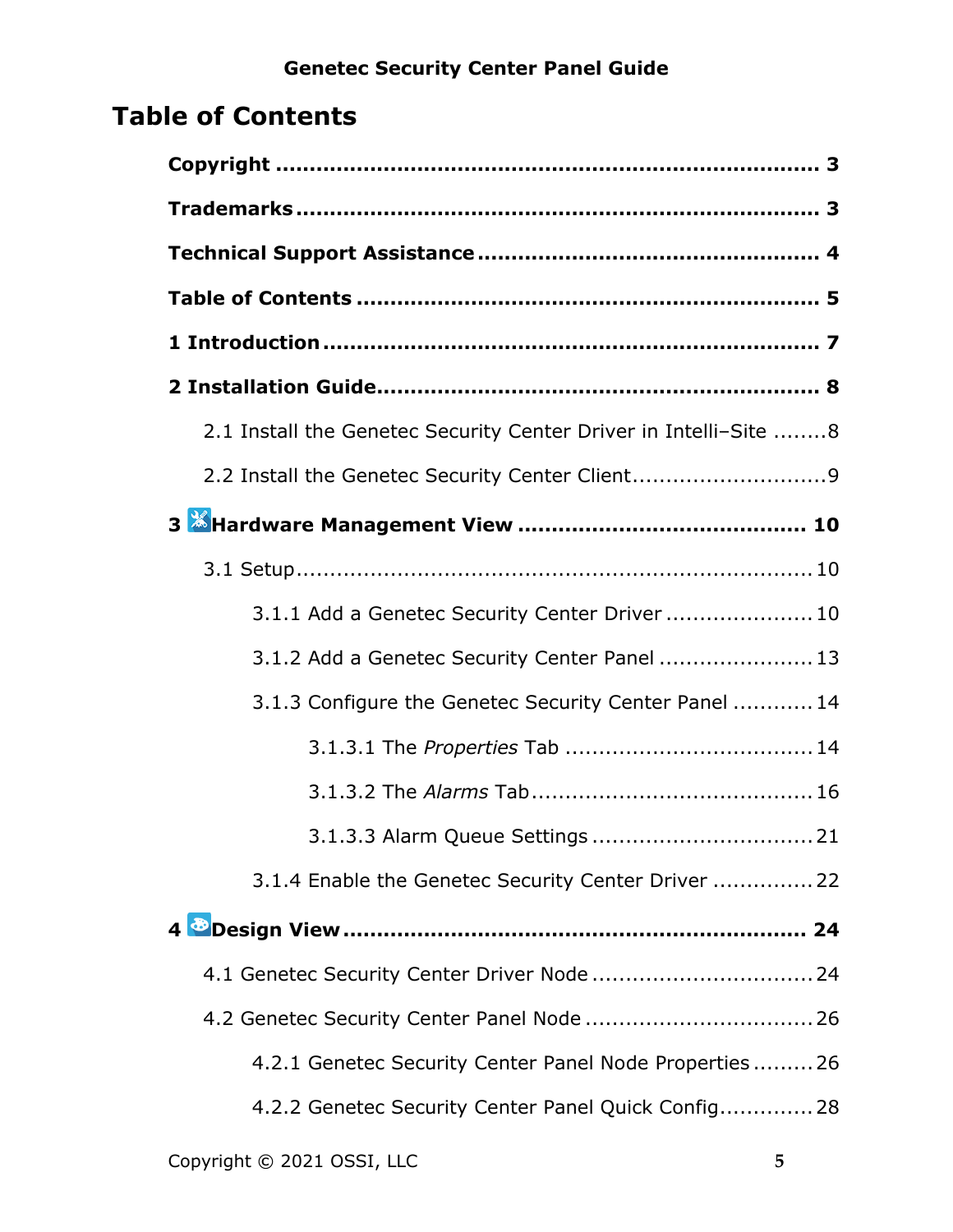| 4.2.3 Genetec Security Center Panel Child Nodes 31 |
|----------------------------------------------------|
|                                                    |
| 4.2.3.1.1 Camera Node Properties Dialog  33        |
| 4.2.3.1.2 Preset Node Properties Dialog  33        |
|                                                    |
| 4.2.3.2.1 Device Type Nodes and Their              |
| 4.2.3.2.2 The Alarm Node Properties Dialog 35      |
| 4.2.3.2.3 Deleting an Alarm 36                     |
|                                                    |
|                                                    |
|                                                    |
|                                                    |
|                                                    |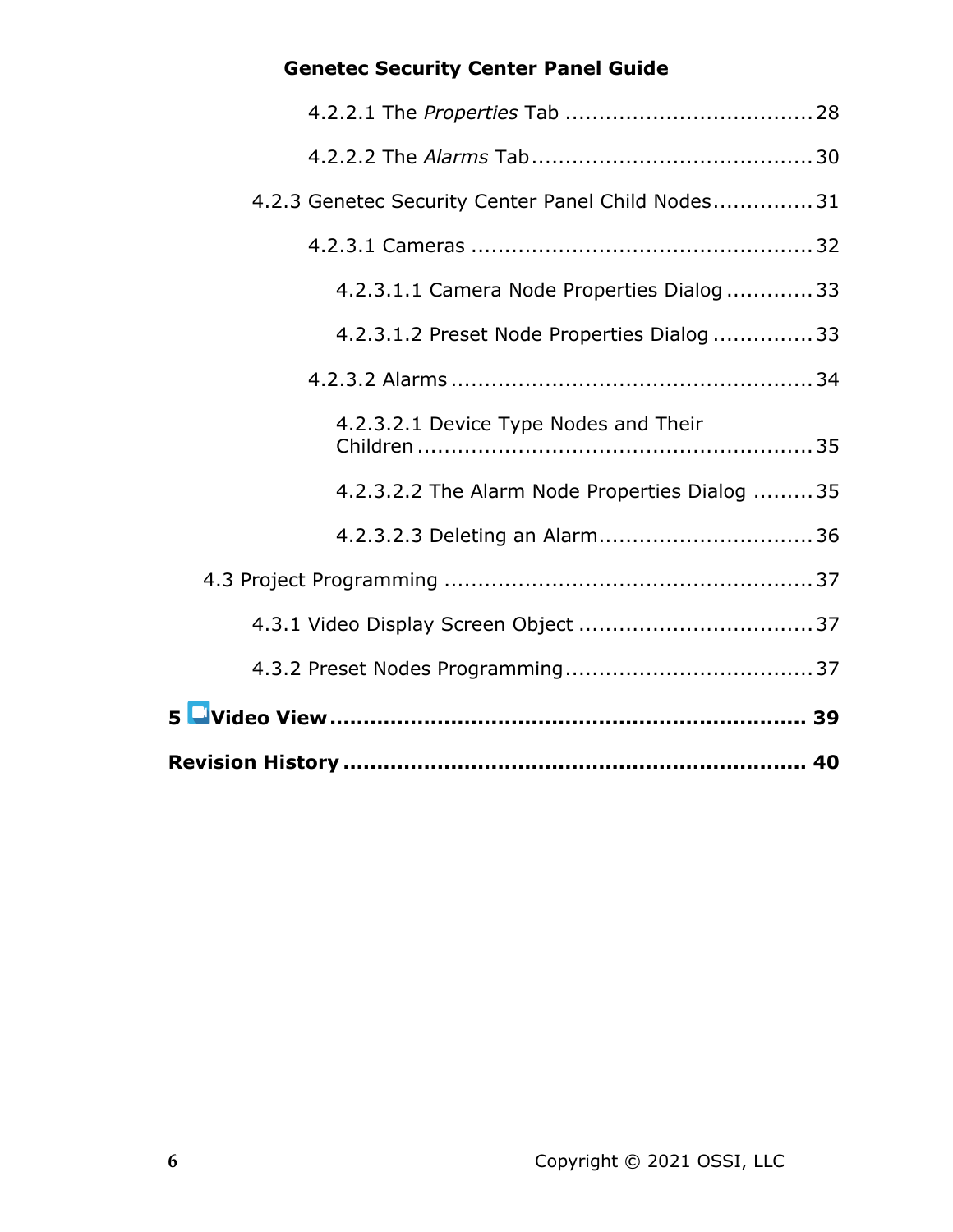# <span id="page-6-0"></span>**1 Introduction**

Intelli-Site supports Genetec<sup>™</sup> Security Center 5.9. This integration includes:

- Livestreaming
- Event Notification
- Video Playback

This integration was written using the Genetec™ Security Center 5.9.4.0 SDK and specifically supports Genetec™ Security Center 5.9.

This guide explains using the Genetec Security Center with Intelli-Site Security Management Software.

*Note: The license for the Genetec™ Security Center must include the Intelli-Site option. Without it, Intelli‒Site cannot connect to it.*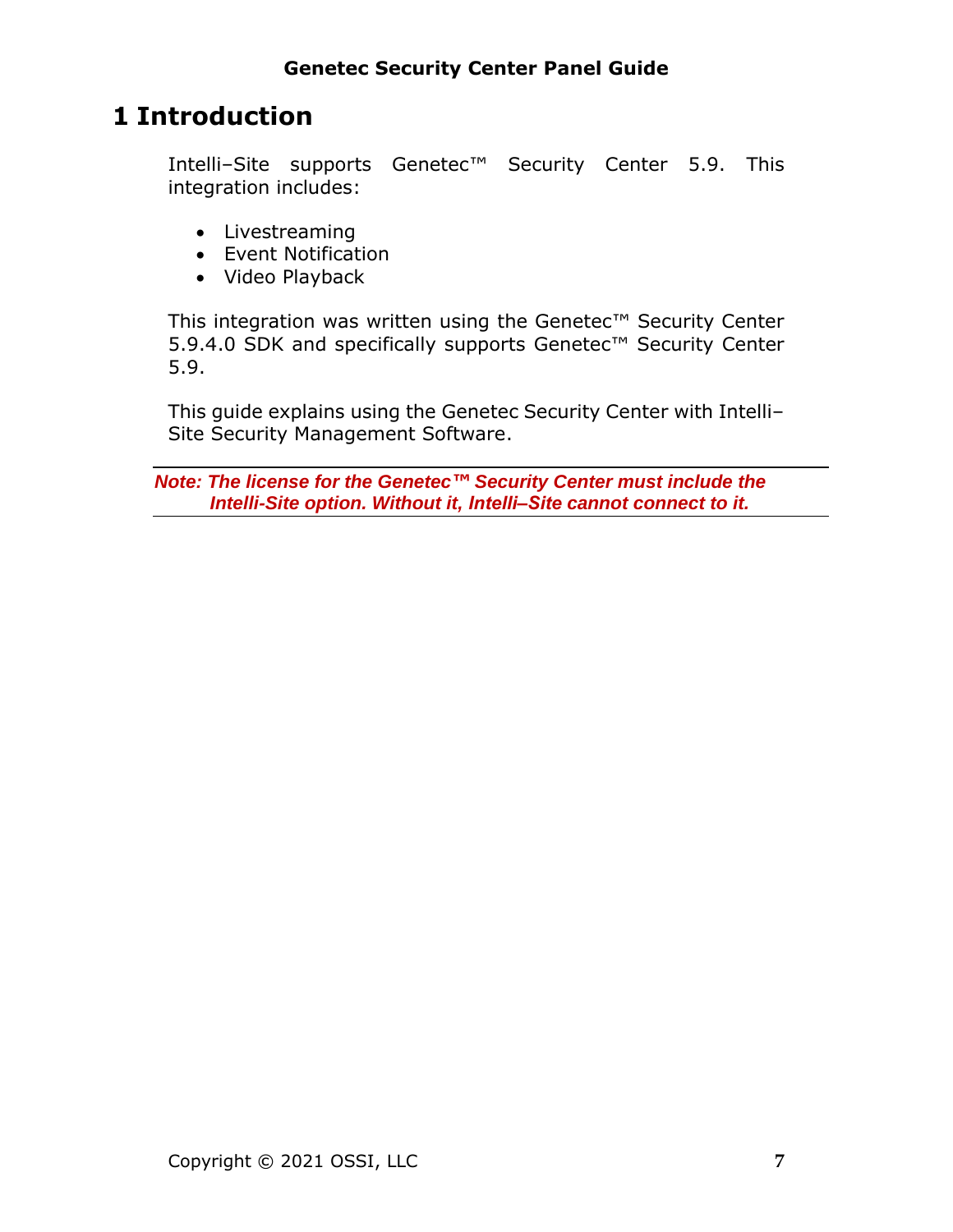## <span id="page-7-0"></span>**2 Installation Guide**

In addition to the Intelli-Site Genetec Security Center driver, the Genetec Security Center Client software must be installed and the Genetec Security Center Server license must include the Intelli-Site option.

## <span id="page-7-1"></span>*2.1 Install the Genetec Security Center Driver in Intelli‒Site*

If Intelli-Site has been installed without the Genetec Security Center driver, run the Intelli-Site installer again and select **Modify**.

During the installation or modify installation process, you are presented with the **Select the drivers you want to install** window.

| Intelli-Site - InstallShield Wizard                                                          | × |
|----------------------------------------------------------------------------------------------|---|
| Select the drivers you want to install.                                                      |   |
| Select the drivers you want to install, and deselect the drivers you do not want to install. |   |
| <b>Essex Driver</b><br>exacqVision Driver                                                    | ∧ |
| GenetecSC Drvier<br><b><i>*</i></b> Wision Driver                                            |   |
| <b>MAC Driver</b><br>Mercury Oriver                                                          |   |
| Milestone Driver<br>Modbus Driver                                                            |   |
| Omron Driver                                                                                 |   |
| Select All<br>Clear All<br><b>InstallShield</b>                                              |   |
| $Back$<br>Cancel<br>Next >                                                                   |   |

**Figure 1 - Select the drivers you want to install**

Ensure the **Genetec Security Center Driver** option is checked then continue with the installation or modification.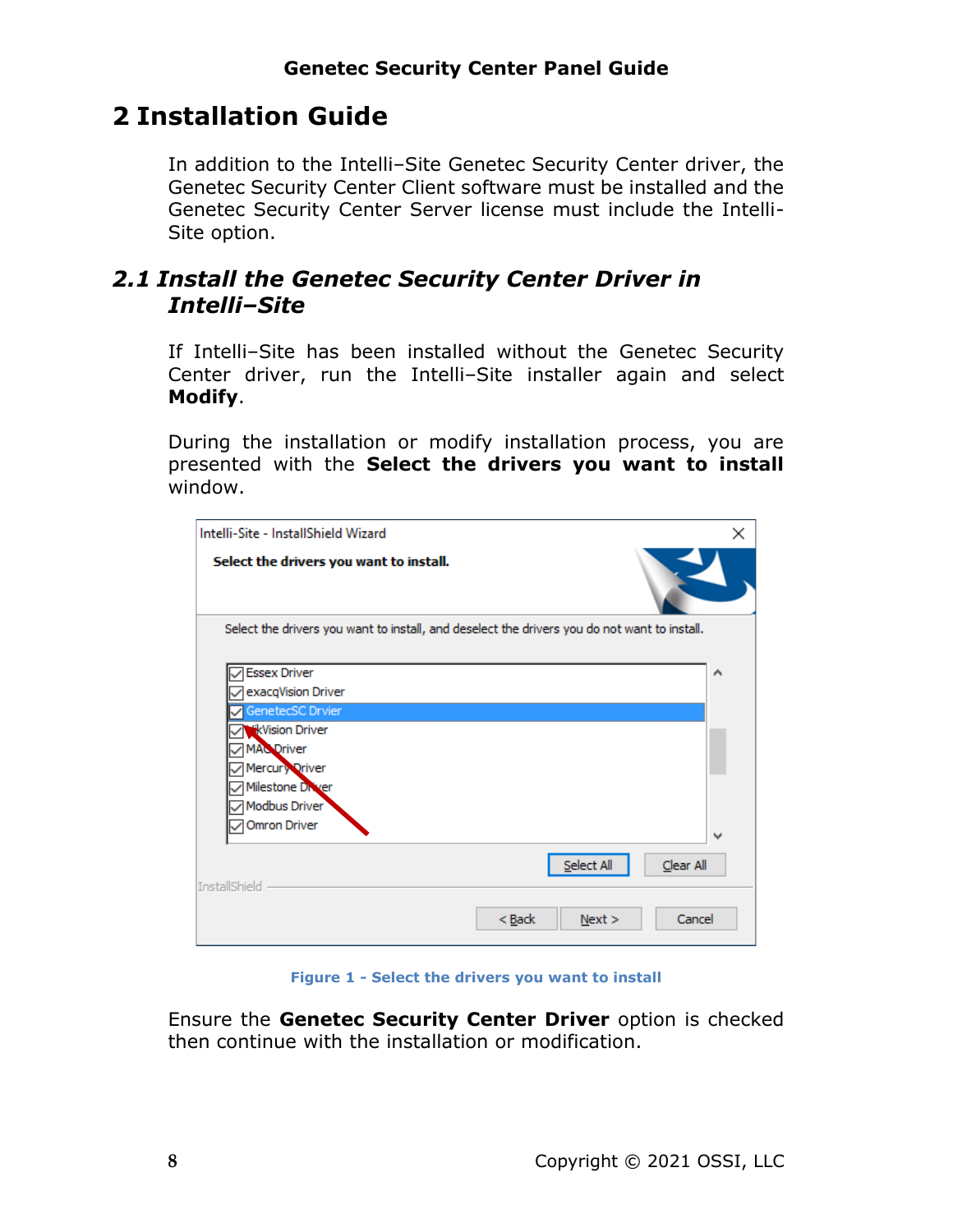## <span id="page-8-0"></span>*2.2 Install the Genetec Security Center Client*

The Genetec Security Center Client must be installed on all computers that will connect to the Genetec Security Center for any reason (e.g., detecting cameras, streaming from cameras, receiving event notifications, etc.). The Genetec Security Center Client software is included in the Genetec Security Center installer package.

Run the Genetec Security Center installer. On the **Custom Setup** screen, ensure the Client checkbox and Security Desk checkbox are checked.

| ic Genetec™ Security Center Installer Installation                                                                                                                                                                                                                                                                                                                                                              |               |                                            | ×      |
|-----------------------------------------------------------------------------------------------------------------------------------------------------------------------------------------------------------------------------------------------------------------------------------------------------------------------------------------------------------------------------------------------------------------|---------------|--------------------------------------------|--------|
| <b>Custom Setup</b>                                                                                                                                                                                                                                                                                                                                                                                             |               |                                            |        |
| Select the program features you want installed.<br>□√ Security Center<br><b>□</b> ○Client<br><b>⊘</b> Config Tool<br>√Security Desk<br>Server<br>□ Omnicast Compatibility Packs<br><b>Omnicast Compatibility Pack 4.6</b><br><b>Omnicast Compatibility Pack 4.7</b><br><b>Omnicast Compatibility Pack 4.8</b><br>Install Genetec™ Security Center 5.9 to:<br>C:\Program Files (x86)\Genetec Security Center 5.9 | Center roles. | Server components required to run Security | Change |
|                                                                                                                                                                                                                                                                                                                                                                                                                 |               |                                            |        |
| InstallShield <sup>*</sup>                                                                                                                                                                                                                                                                                                                                                                                      | < Back        | Next                                       | Cancel |

**Figure 2 – Genetec™ Security Center Installer Custom Setup Screen**

Complete the installation process. WinPCap is not necessary.

*Note: The license for the Genetec™ Security Center must include the Intelli-Site option. Without it, Intelli‒Site cannot connect to it. Contact Genetec to update the license. Please ensure the license is correct and up to date before continuing.*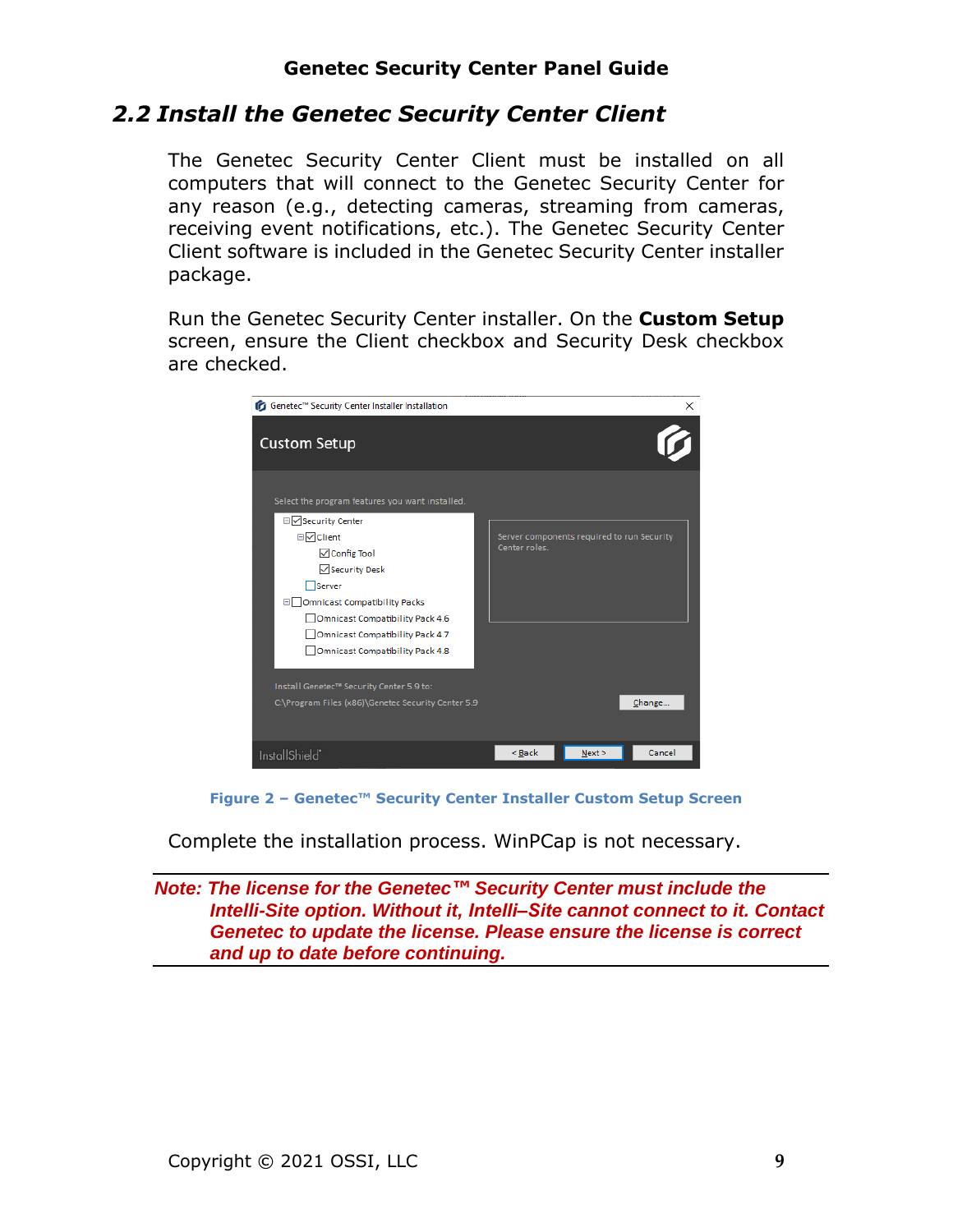## <span id="page-9-0"></span>**3 Hardware Management View**

The Genetec Security Center driver and Genetec Security Center panel are best configured in **Hardware Management View**.

## <span id="page-9-1"></span>*3.1 Setup*

Before adding the Genetec Security Center driver and Genetec Security Center panel, it is a good idea to have the IP address or host name and the Private port number of the Genetec Security Center, and the username and password. To find the Private port, open the Server Admin app. Select the server that this panel will communicate with. In the Network section of the web page, you'll find the Private port.

The setup process is straight forward.

- 1. Add a Genetec Security Center Driver
- 2. Add a Genetec Security Center Panel
- 3. Configure the Genetec Security Center Panel
- 4. Enable the Genetec Security Center Driver

#### <span id="page-9-2"></span>**3.1.1 Add a Genetec Security Center Driver**

Adding a Genetec Security Center Driver is simple, but important. Without it, no communication with the Genetec Security Center panels can occur.

Launch the Desktop Client and login. Hardware is managed in the **Hardware Management View**. If you are not in **Allardware** Management View, click on Menu v and select **28**.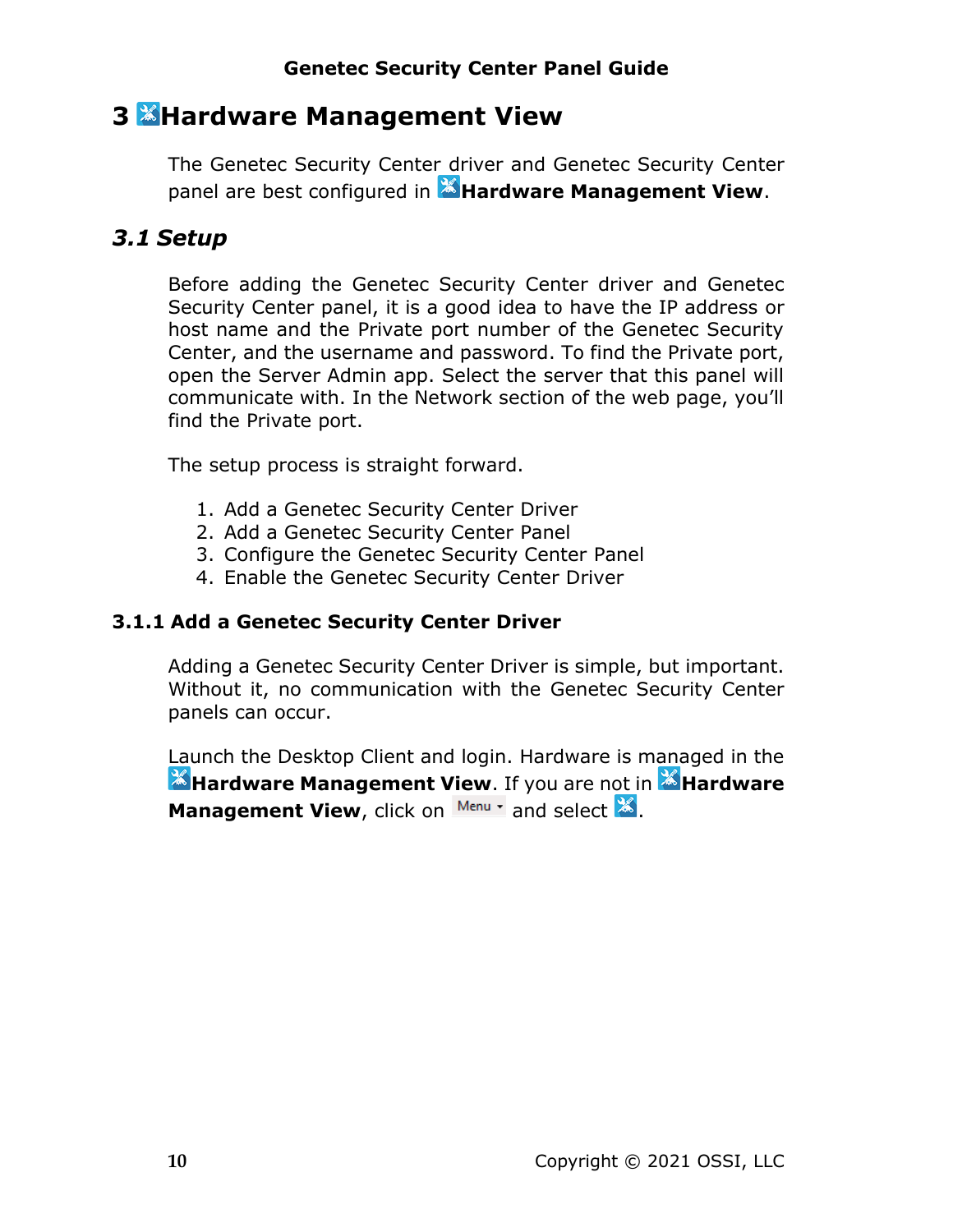|                         | Intelli-Site 4 - Public School System |                              |               |        |               |      |                   |       | -        | $\Box$   | $\times$ |
|-------------------------|---------------------------------------|------------------------------|---------------|--------|---------------|------|-------------------|-------|----------|----------|----------|
|                         |                                       | Site: Corporate Headquarters | v  Area: Area |        | $\vee$ $\Box$ |      | <b>Add Driver</b> |       |          |          |          |
|                         |                                       |                              |               |        |               |      |                   |       |          |          |          |
|                         |                                       |                              |               |        |               |      |                   |       |          |          |          |
|                         |                                       |                              |               |        |               |      |                   |       |          |          |          |
|                         |                                       |                              |               |        |               |      |                   |       |          |          |          |
|                         |                                       |                              |               |        |               |      |                   |       |          |          |          |
|                         |                                       |                              |               |        |               |      |                   |       |          |          |          |
|                         |                                       |                              |               |        |               |      |                   |       |          |          |          |
|                         |                                       |                              |               |        |               |      |                   |       |          |          |          |
|                         |                                       |                              |               |        |               |      |                   |       |          |          |          |
|                         |                                       |                              |               |        |               |      |                   |       |          |          |          |
|                         |                                       |                              |               |        |               |      |                   |       |          |          |          |
|                         |                                       |                              |               |        |               |      |                   |       |          |          |          |
|                         |                                       |                              |               |        |               |      |                   |       |          |          |          |
|                         |                                       |                              |               |        |               |      |                   |       |          |          |          |
|                         |                                       |                              |               |        |               |      |                   |       |          |          |          |
|                         |                                       |                              |               |        |               |      |                   |       |          |          |          |
|                         |                                       |                              |               |        |               |      |                   |       |          |          |          |
| Ack                     | Ack All                               | <b>Alam Description</b>      |               | Status | Priority      | Date | Time              | Count | Card No. | Acked By |          |
|                         |                                       |                              |               |        |               |      |                   |       |          |          |          |
| Clear                   | Clear All                             |                              |               |        |               |      |                   |       |          |          |          |
|                         |                                       | $\langle$                    |               |        |               |      |                   |       |          |          | $\,$     |
| Queue Control<br>Menu - |                                       |                              |               |        |               |      |                   |       |          |          |          |

#### **Figure 3 - Hardware Management View**

To add the Genetec Security Center driver, click **Add Driver**, The **Choose Driver Type** dialog displays.

| Choose Driver Type                                                                                                                                                                                     |                                |  |  |  |  |
|--------------------------------------------------------------------------------------------------------------------------------------------------------------------------------------------------------|--------------------------------|--|--|--|--|
| Note: A driver is not specific to an area, panels are. It will appear<br>in all areas until a panel has been added to it. The driver will then<br>display only in the area to which its panels belong. |                                |  |  |  |  |
| Driver Type:                                                                                                                                                                                           | <b>Genetec Security Center</b> |  |  |  |  |
|                                                                                                                                                                                                        | Cancel                         |  |  |  |  |

**Figure 4 - Choose Driver Type Dialog**

Select the *Genetec Security Center* from the **Driver Type** dropdown list in the **Choose Driver Type** dialog. Click **COK A** new Genetec Security Center driver icon is added to the screen and its properties dialog opens.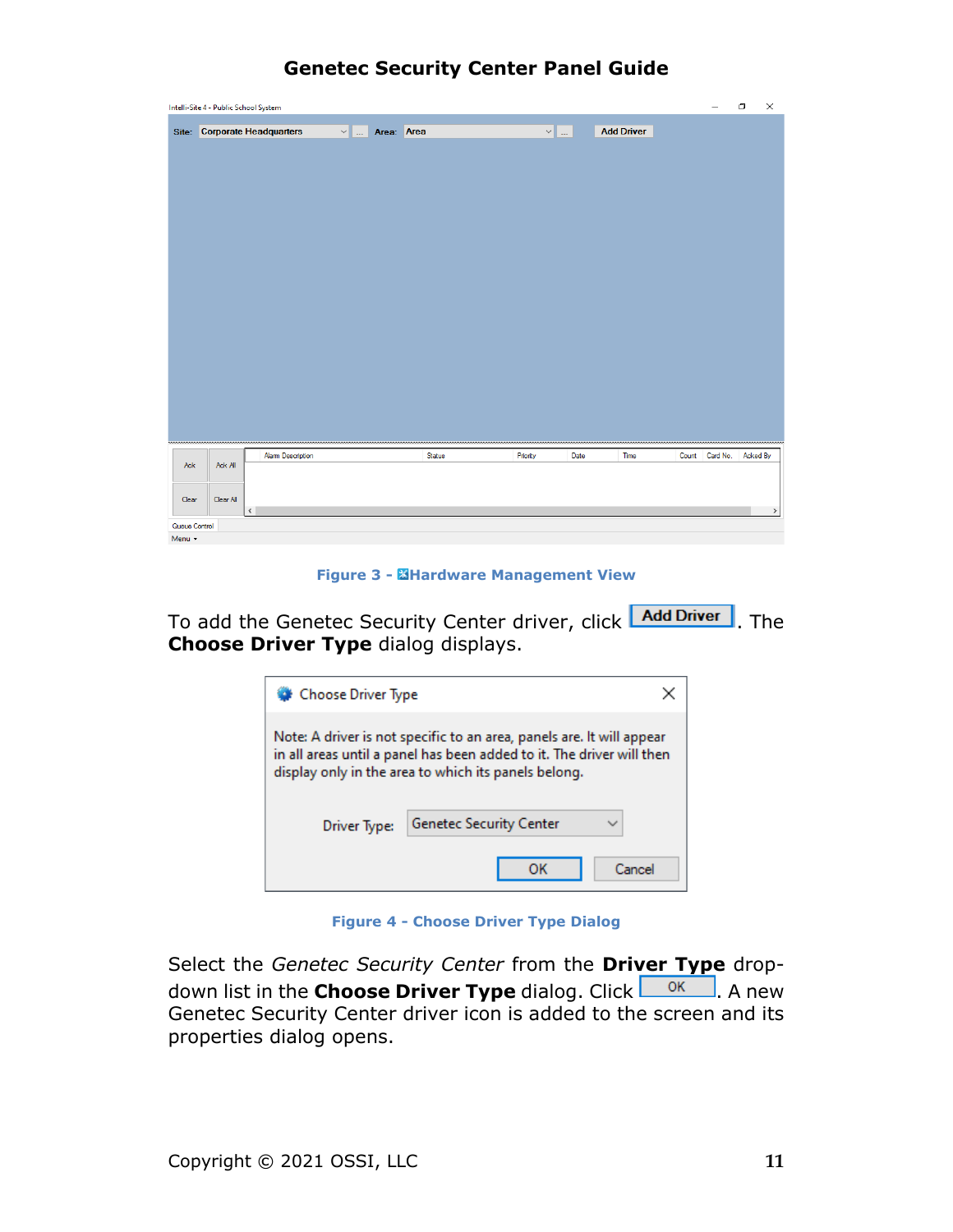| $T_{\rm m}$ [1340] New Genetec Security Center Driver | ×                              |
|-------------------------------------------------------|--------------------------------|
| Properties                                            |                                |
| New Genetec Security Center Driver<br>Name:           | $\frac{a}{\pi}$<br>1340<br>ID: |
| User Level:<br><b>All Access</b>                      |                                |
| Notes:                                                |                                |
|                                                       |                                |
|                                                       |                                |
|                                                       |                                |
| Enabled:                                              |                                |
| Default Retry Start Delay: ☑                          |                                |
| ÷<br>15<br><b>Retry Start Delay:</b>                  |                                |
|                                                       |                                |
| <b>Panel List:</b>                                    | Computer List:                 |
|                                                       | [4] LATWin10                   |
|                                                       |                                |
|                                                       |                                |
|                                                       |                                |
|                                                       | OK<br>Cancel                   |

**Figure 5 - Genetec Security Center Driver Properties Dialog**

Please change the name of the driver to reflect the use and/or location of the panels that this driver will manage.

*Note: For an explanation of all of the driver properties, see [Genetec](#page-23-2)  Security Center Driver Node.*



**Figure 6 - Genetec Security Center Driver Icon**

Next let's add the panel to it.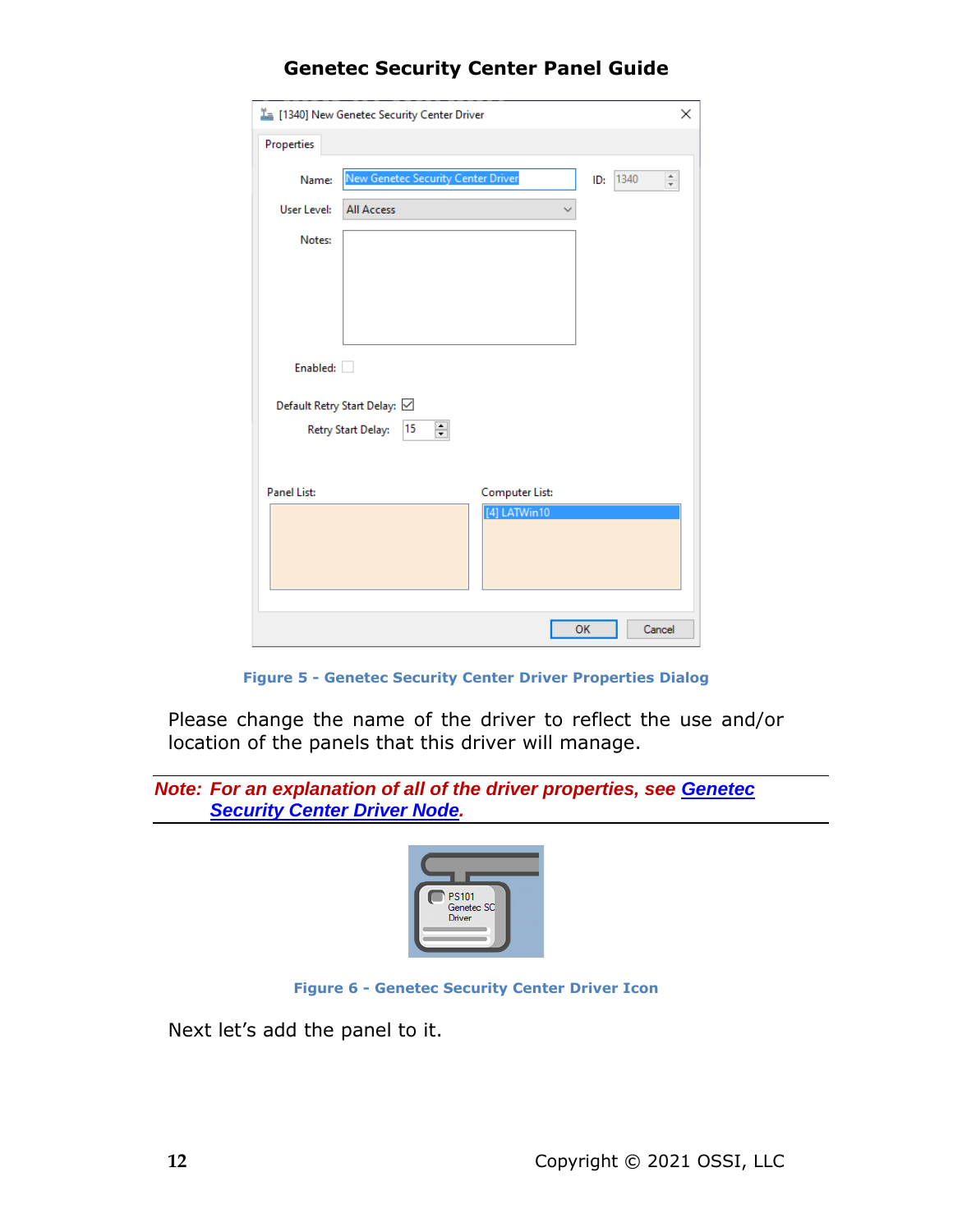#### <span id="page-12-0"></span>**3.1.2 Add a Genetec Security Center Panel**

Once a Genetec Security Center driver has been added, it's time to add a Genetec Security Center panel to it.

Right-click on the Genetec Security Center Driver and select *Add Panel*. The **Add Panel** dialog displays.

| <b>Add Panel</b>                                   |            |
|----------------------------------------------------|------------|
| <mark>⊟⊪</mark> Genetec<br>Genetec Security Center |            |
|                                                    |            |
|                                                    |            |
|                                                    |            |
|                                                    |            |
|                                                    |            |
| <b>OK</b><br>$\div$<br>#to Add: 1                  | Cancel<br> |

**Figure 7 - Add Panel Dialog**

This dialog only displays the panels that are appropriate for the target driver. Select the Genetec Security Center panel. Click **EXECU EXECUTE:** A **New Genetec Security Center** icon is added to the target Genetec Security Center driver.



**Figure 8 - A new Genetec Security Center panel attached to a Genetec Security Center driver**

Next comes configuring the panel.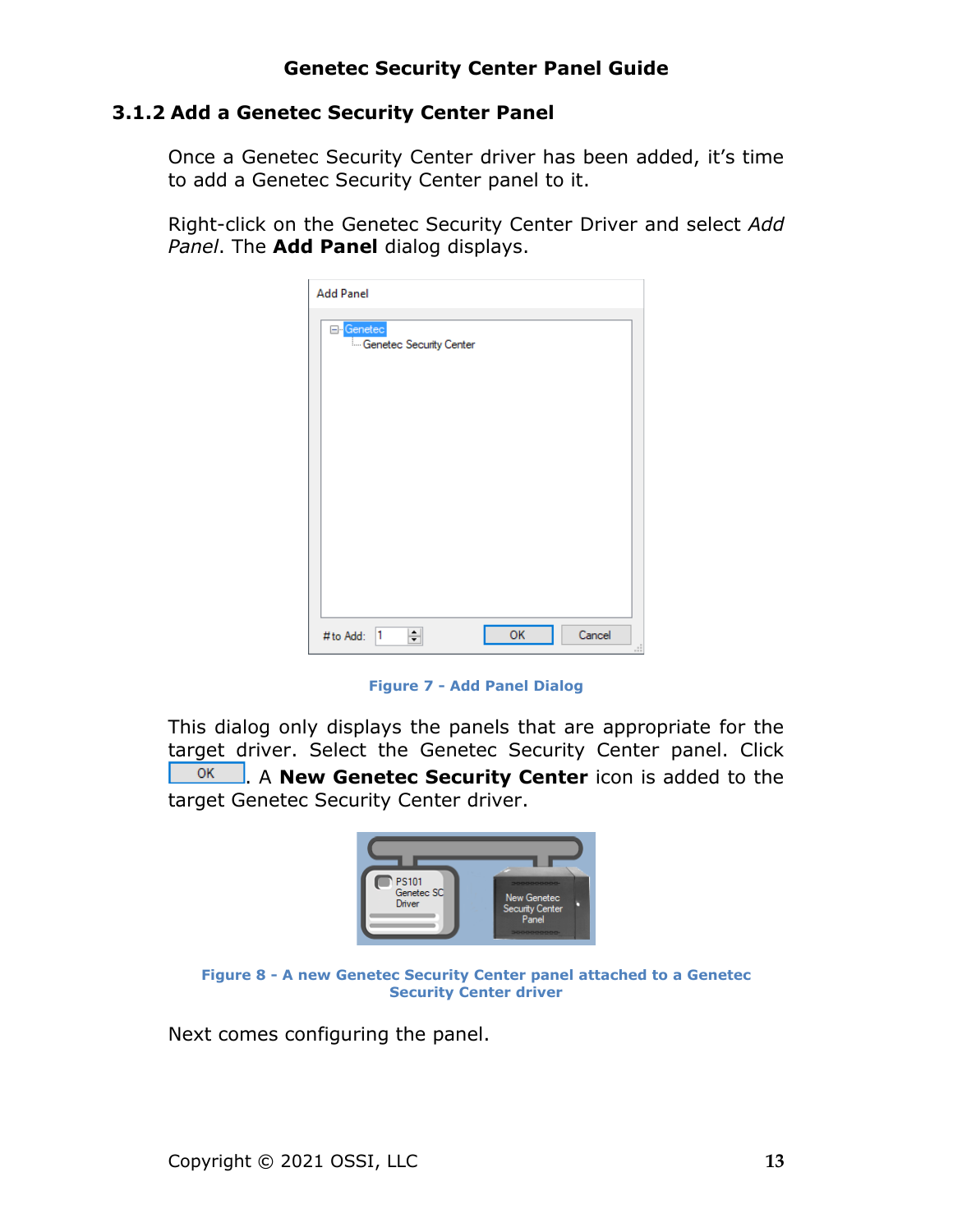#### <span id="page-13-0"></span>**3.1.3 Configure the Genetec Security Center Panel**

The Genetec Security Center panel is configured using the **Quick Config** dialog. To open the **Quick Config** dialog, right-click on the Genetec Security Center icon and select *Quick Config*.

| Configure New Genetec Security Center Panel |                    |                        |             | ×                  |
|---------------------------------------------|--------------------|------------------------|-------------|--------------------|
| Properties Alarms                           |                    |                        |             |                    |
|                                             |                    | <b>Connection Info</b> |             |                    |
| New Genetec Security Center Panel<br>Name:  |                    | Address:               |             |                    |
|                                             |                    | Port:                  | 5500        | $\div$             |
|                                             | <b>Auto Detect</b> | Username:              |             |                    |
|                                             |                    | Password:              |             |                    |
| Cameras:                                    |                    |                        |             |                    |
| Name                                        | Guid               |                        | Logical ID  | <b>PTZ Enabled</b> |
|                                             |                    |                        |             |                    |
|                                             |                    |                        | OK<br>Apply | Cancel             |

**Figure 9 – Genetec Security Center Panel Quick Config Dialog**

Notice there are two (2) tabs. The *Properties* tab defines the connection information for the Genetec Security Center and cameras managed by it. The *Alarms* tab is used to subscribe to specific Security Center Alarms.

#### <span id="page-13-1"></span>**3.1.3.1 The** *Properties* **Tab**

The *Properties* tab is where the connection information is stored, and the cameras are listed. The cameras cannot be added by hand but are automatically detected.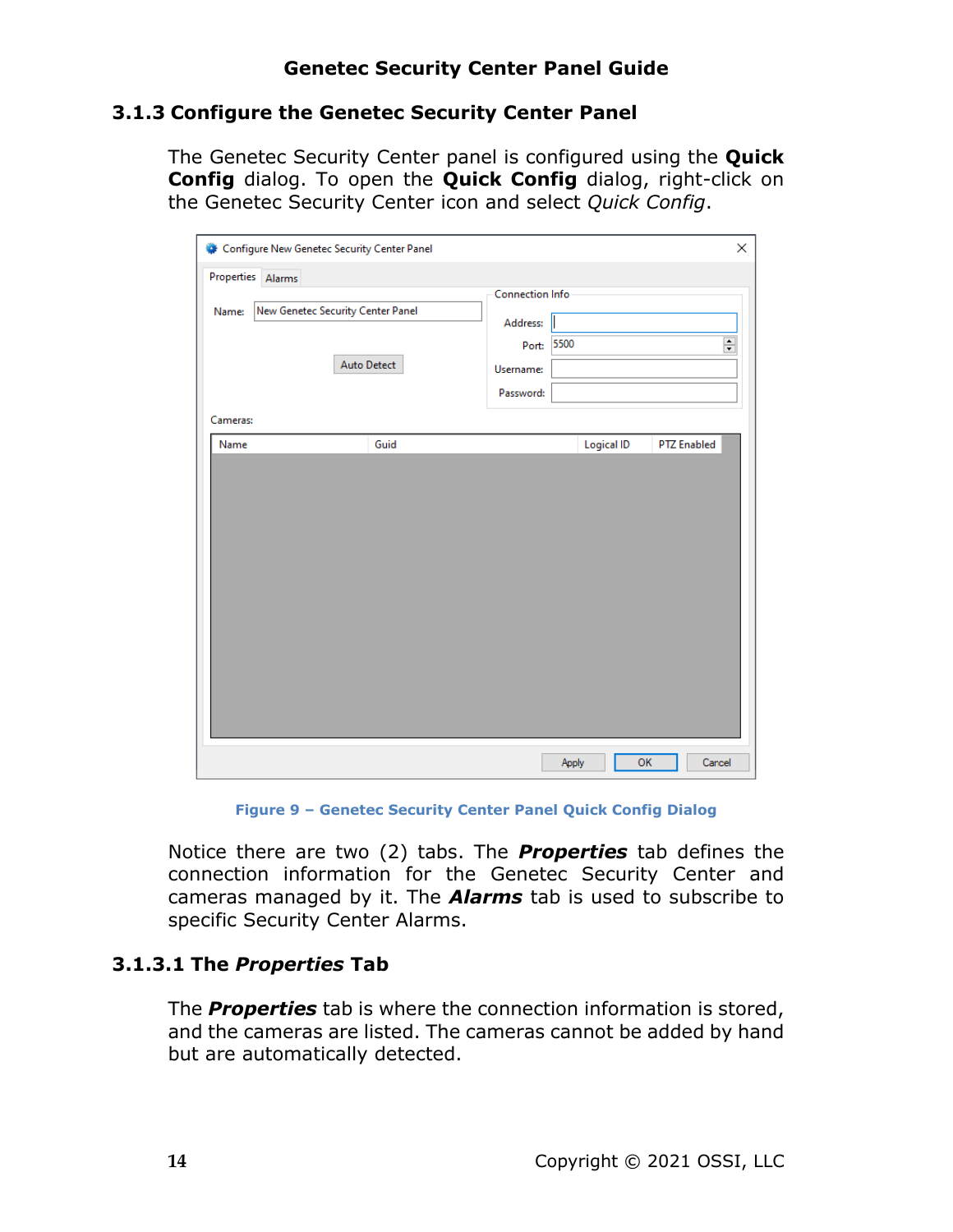|                                                                                                                                                                    | ×                  |
|--------------------------------------------------------------------------------------------------------------------------------------------------------------------|--------------------|
| Properties<br>Alarms<br>Connection Info<br>New Genetec Security Center Panel<br>Name:<br>Address:<br>5500<br>Port:<br><b>Auto Detect</b><br>Username:<br>Password: | $\div$             |
| Cameras:                                                                                                                                                           |                    |
| Logical ID<br>Guid<br>Name                                                                                                                                         | <b>PTZ Enabled</b> |
|                                                                                                                                                                    |                    |
| Apply                                                                                                                                                              | OK<br>Cancel       |

**Figure 10 – The Properties tab**

Change the **Name** to describe its use or location. In our example, it is the video system for PS101.

Set the **Address** to the IP address or host name of the Genetec Security Center computer to which the software will connect.

Set the **Port** number to the Private port for the Genetec Security Center. The default value is 5500. To find the Private port, open the Server Admin app. Select the server that this panel will communicate with. In the Network section of the web page, you'll find the Private port.

Supply the **Username** and **Password** that Intelli‒Site will use to login to the panel. This is a Security Desk user not a Server Admin login. Then click  $\Box$  Apply  $\Box$ . This saves the information.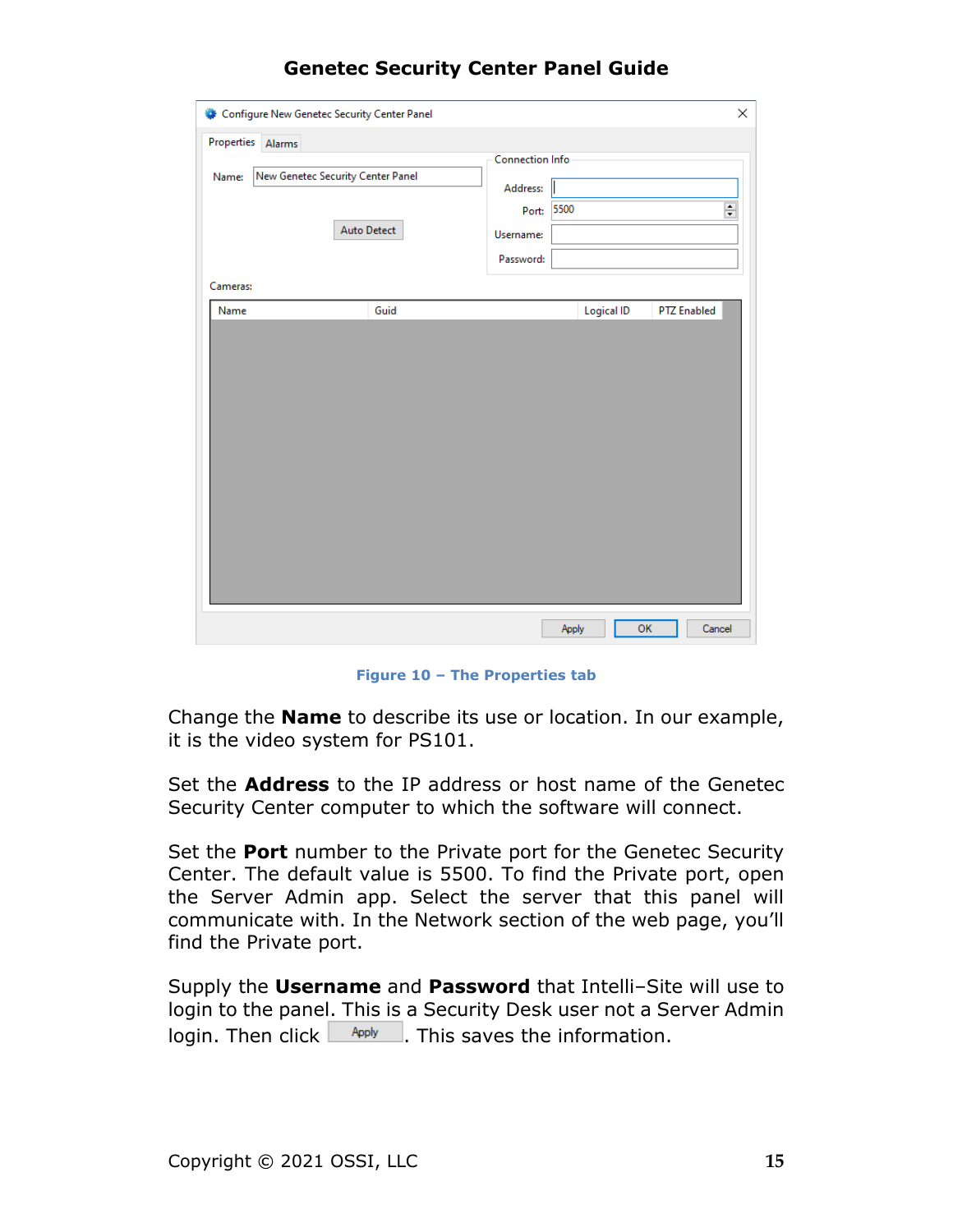Now click  $\frac{\text{Auto Detect}}{\text{I}}$ . Intelli-Site logs in to the Genetec Security Center using the supplied connection information and retrieves the camera list. There may be a delay in displaying the progress dialog because logging on may take longer than expected the first time per Desktop Client session.

| Alarms<br>New Genetec Security Center Panel<br>Name: | Auto Detect                          | <b>Connection Info</b><br>Address:<br>Port:<br>Username:<br>Password: | genetec<br>5500<br>admin<br>**************** | $\frac{1}{\tau}$   |
|------------------------------------------------------|--------------------------------------|-----------------------------------------------------------------------|----------------------------------------------|--------------------|
| Cameras:<br>Name                                     | Guid                                 |                                                                       | <b>Logical ID</b>                            | <b>PTZ Enabled</b> |
| 192.168.12.138 - iPolis                              | 01000000-0001-babe-0007-00166c7d0080 |                                                                       | 6                                            |                    |
| 192.168.12.145 - Axis                                | 00000001-0000-babe-0000-00408c9e08ef |                                                                       | 4                                            |                    |
| 192.168.12.84 - Pelco                                | 01000000-0001-babe-0007-00047d2718b0 |                                                                       | 5                                            | $\checkmark$       |
| 192.168.12.9 - Amcrest                               | 01000000-0001-babe-0007-9c8ecd266477 |                                                                       | 3                                            | $\checkmark$       |
|                                                      |                                      |                                                                       |                                              |                    |

**Figure 11 - Quick Config dialog after Auto Detect**

Click  $\Box$  Apply to save the camera information before going on to the *Alarms* tab.

*Note: For more information on all of the fields and properties of an Genetec Security Center panel, see [Genetec Security Center](#page-25-2) Panel [Node.](#page-25-2)*

#### <span id="page-15-0"></span>**3.1.3.2 The** *Alarms* **Tab**

On the *Alarms* tab, the specific alarms are added to the panel.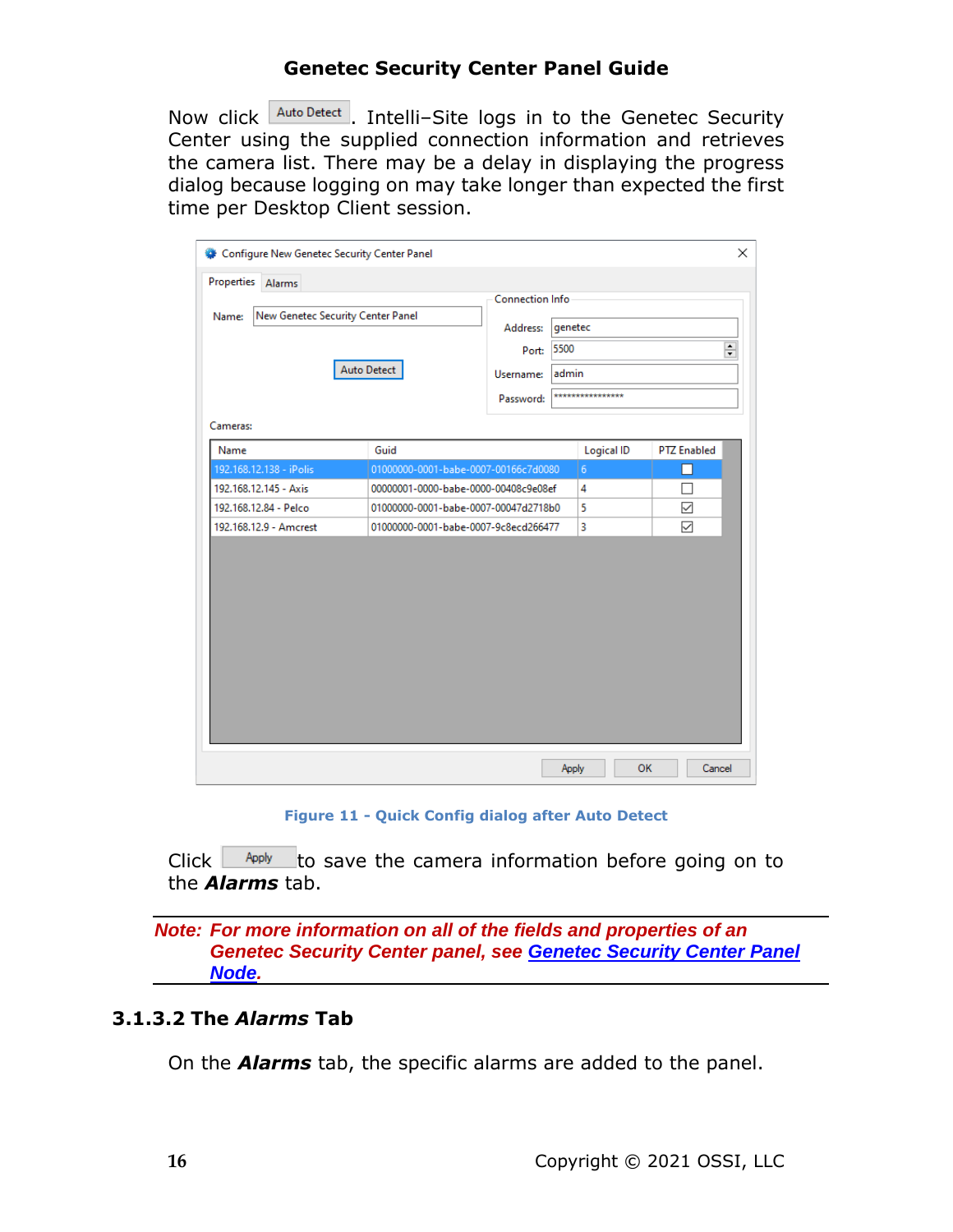| Configure New Genetec Security Center Panel | X                                                      |
|---------------------------------------------|--------------------------------------------------------|
| Properties Alarms                           |                                                        |
| <b>Security Center Alarms:</b>              |                                                        |
|                                             | Name:                                                  |
|                                             | Address:                                               |
|                                             |                                                        |
|                                             |                                                        |
|                                             |                                                        |
|                                             |                                                        |
|                                             |                                                        |
|                                             |                                                        |
|                                             |                                                        |
|                                             |                                                        |
|                                             |                                                        |
|                                             |                                                        |
|                                             |                                                        |
|                                             |                                                        |
|                                             | NOTE: There may be a delay to logon to Security Center |
|                                             | <b>Add Alarms</b>                                      |
|                                             | OK<br>Cancel<br>Apply                                  |

**Figure 12 - The** *Alarms* **tab**

Click **Add Alarms** to open the Add Genetec Security Center Alarms dialog.

| Add Genetec Security Center Alarms |                                                                      |    | ×            |
|------------------------------------|----------------------------------------------------------------------|----|--------------|
| <b>Type of Device:</b>             | Select a device type                                                 |    | $\checkmark$ |
| On Event Type:                     | Select an event type                                                 |    | $\sim$       |
| Off Event Type (Optional):         | Select an event type                                                 |    | $\sim$       |
|                                    | NOTE: Events without an Off Event Type will be Pulsed by the driver. |    |              |
|                                    |                                                                      | OK | Cancel       |

**Figure 13 - The Add Genetec Security Center Alarms dialog**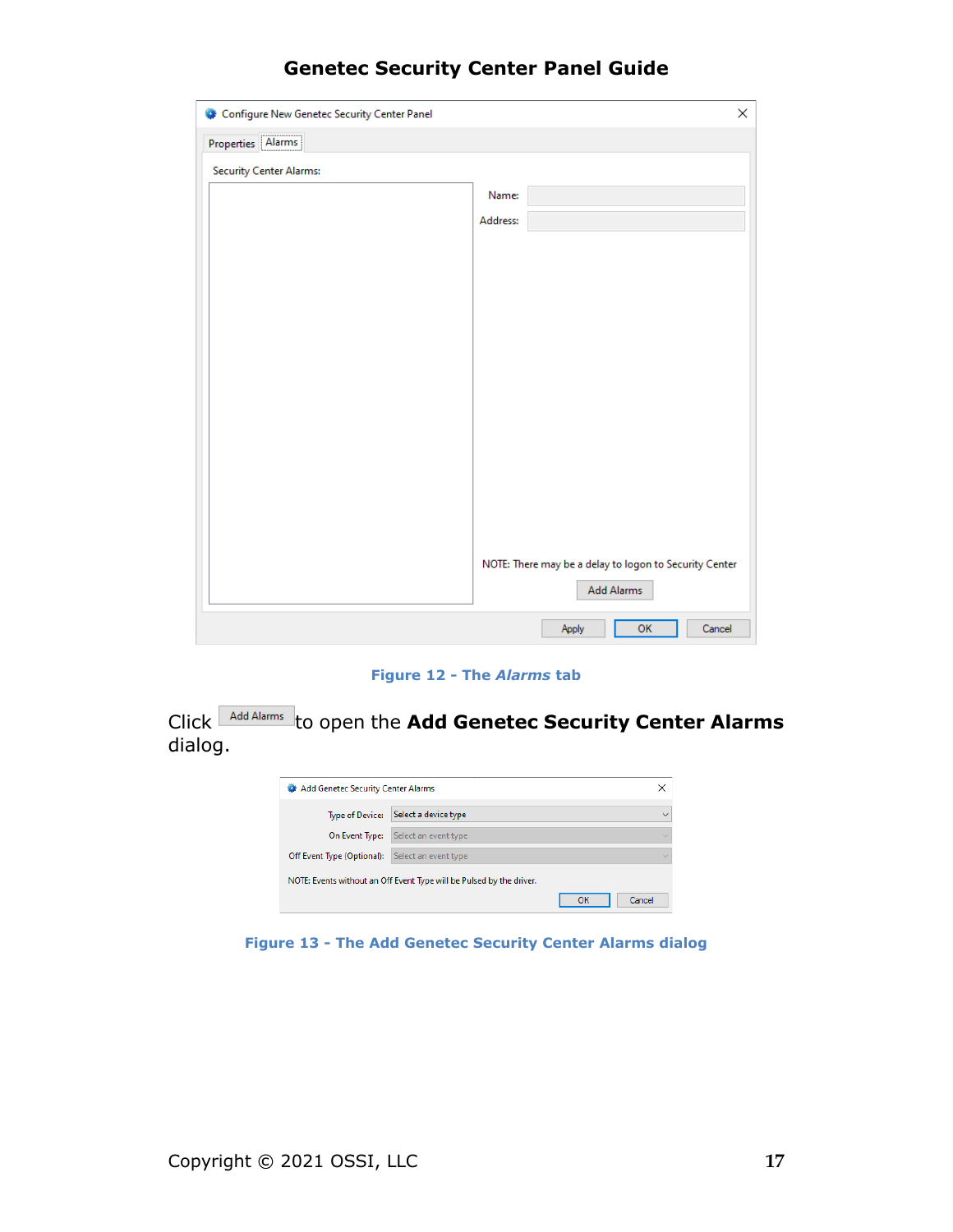Click on the drop-down list for **Type of Device** and select the device type. Click on the drop-down list for **On Event Type** and select the event type. And if applicable, select the **Off Event Type**. For example, we want to know when a camera detects motion and when the motion stops. The **Type of Device** is "Camera". The **On Event Type** is "Camera Motion On". The **Off Event Type** is "Camera Motion Off".

| Add Genetec Security Center Alarms |                                                                      |    |              |
|------------------------------------|----------------------------------------------------------------------|----|--------------|
| <b>Type of Device:</b>             | Camera                                                               |    | $\sim$       |
| On Event Type:                     | <b>Camera Motion On</b>                                              |    | $\checkmark$ |
| Off Event Type (Optional):         | Select an event type                                                 |    | $\checkmark$ |
|                                    | NOTE: Events without an Off Event Type will be Pulsed by the driver. |    |              |
|                                    |                                                                      | OK | Cancel       |

**Figure 14 - Example Add Genetec Security Center Alarms dialog**

Click  $\frac{K}{K}$  to save selections and close this dialog.

| Configure Genetec SC Panel     |                                                        | × |
|--------------------------------|--------------------------------------------------------|---|
| Properties Alarms              |                                                        |   |
| <b>Security Center Alarms:</b> |                                                        |   |
| <b>E</b> -Camera               | Name:                                                  |   |
|                                | Address:                                               |   |
|                                |                                                        |   |
|                                |                                                        |   |
|                                |                                                        |   |
|                                |                                                        |   |
|                                |                                                        |   |
|                                |                                                        |   |
|                                |                                                        |   |
|                                |                                                        |   |
|                                |                                                        |   |
|                                |                                                        |   |
|                                |                                                        |   |
|                                |                                                        |   |
|                                | NOTE: There may be a delay to logon to Security Center |   |
|                                | <b>Add Alarms</b>                                      |   |
|                                |                                                        |   |
|                                | OK<br>Cancel<br>Apply                                  |   |

**Figure 15 - Example** *Alarms* **tab after adding the first Alarm**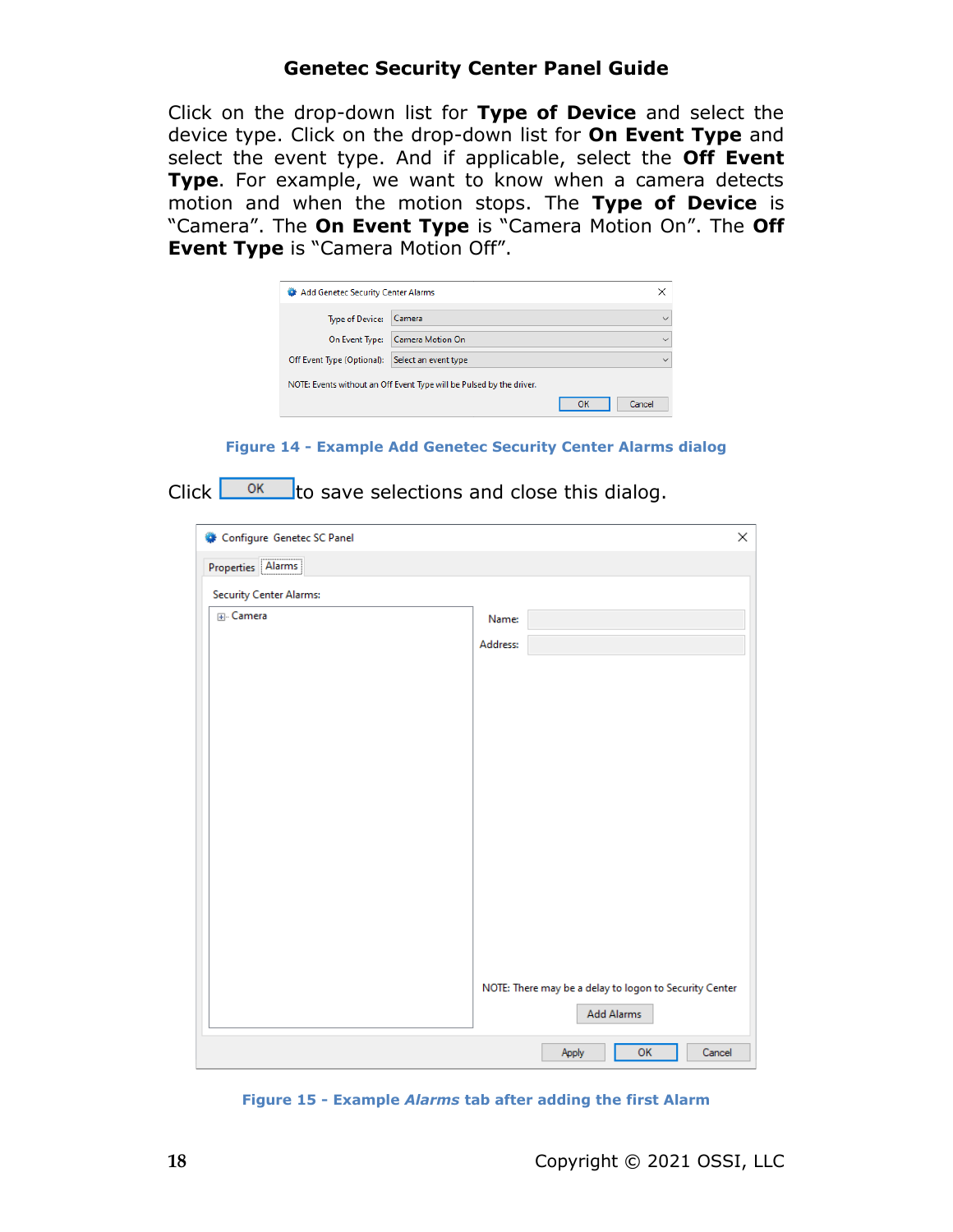If the selected device type doesn't have a node in the **Security Center Alarms** tree view box, then the node is added. Expanding the device type node reveals all of the devices of that type, if any.

| Configure New Genetec Security Center Panel                                                                                 | ×                                                                           |
|-----------------------------------------------------------------------------------------------------------------------------|-----------------------------------------------------------------------------|
| Alarms<br>Properties                                                                                                        |                                                                             |
| <b>Security Center Alarms:</b>                                                                                              |                                                                             |
| ⊟- Camera<br>由: 192.168.12.84 - Pelco<br>in 192.168.12.138 - iPolis<br>in 192.168.12.145 - Axis<br>南 192.168.12.9 - Amcrest | Name:<br>Address:                                                           |
|                                                                                                                             | NOTE: There may be a delay to logon to Security Center<br><b>Add Alarms</b> |
|                                                                                                                             | OK<br>Cancel<br>Apply                                                       |

**Figure 16 - Example** *Alarms* **tab with the device type, Camera, expanded**

When an alarm is added, it is added to all of the devices of the selected type. Each of the devices now has child node for the new alarm. Expand one of the devices to see it. Select the alarm to see the alarm details in the fields on the right.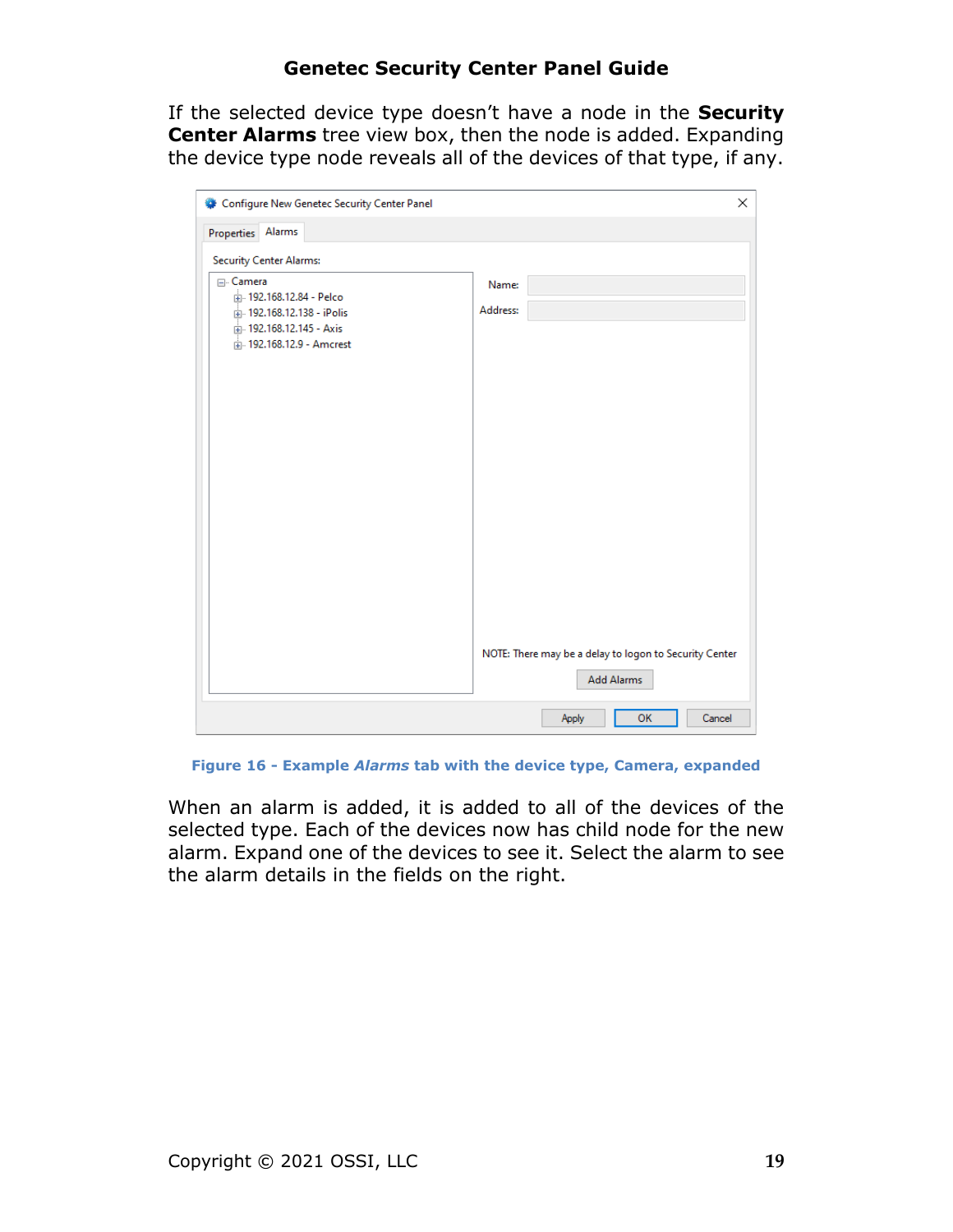| Configure PS101 Genetec SC                             |          |                                                        | X |
|--------------------------------------------------------|----------|--------------------------------------------------------|---|
| Alarms<br>Properties                                   |          |                                                        |   |
| <b>Security Center Alarms:</b>                         |          |                                                        |   |
| <b>E</b> -System Configuration                         | Name:    | Camera Motion On                                       |   |
| <sub>□</sub> . Camera<br>中 192.168.12.84 - Pelco       | Address: | CameraMotionOn::CameraMotionOff                        |   |
| in 192.168.12.138 - iPolis<br>ri-192.168.12.145 - Axis |          |                                                        |   |
| □ 192.168.12.9 - Amcrest                               |          |                                                        |   |
| Camera Motion On                                       |          |                                                        |   |
|                                                        |          |                                                        |   |
|                                                        |          |                                                        |   |
|                                                        |          |                                                        |   |
|                                                        |          |                                                        |   |
|                                                        |          |                                                        |   |
|                                                        |          |                                                        |   |
|                                                        |          |                                                        |   |
|                                                        |          |                                                        |   |
|                                                        |          |                                                        |   |
|                                                        |          | NOTE: There may be a delay to logon to Security Center |   |
|                                                        |          | <b>Add Alarms</b>                                      |   |
|                                                        |          |                                                        |   |
|                                                        |          | OK<br>Cancel<br>Apply                                  |   |

**Figure 17 - Example** *Alarms* **tab with a selected alarm**

The **Name** field is the name of the **On Event Type**. The **Address**  field displays the message that Genetec will send. The alarm that was added had both an **On Event Type** and an **Off Event Type**. The **Address** field shows the two events separated by "::".

```
<on event type>::<off event type>
```
Click  $\Box$  Apply  $\Box$  to save the data before adding another alarm. Add the rest of the alarms in the same way as the first. When the last alarm is added, click  $\frac{0.06}{0.06}$  to save the data and close the dialog.

*Note: There is no method to delete or modify an alarm on the Quick Config dialog. Care must be taken when adding alarms.*

The panel is now configured. Now we need to set the alarm queue settings for each of the alarms.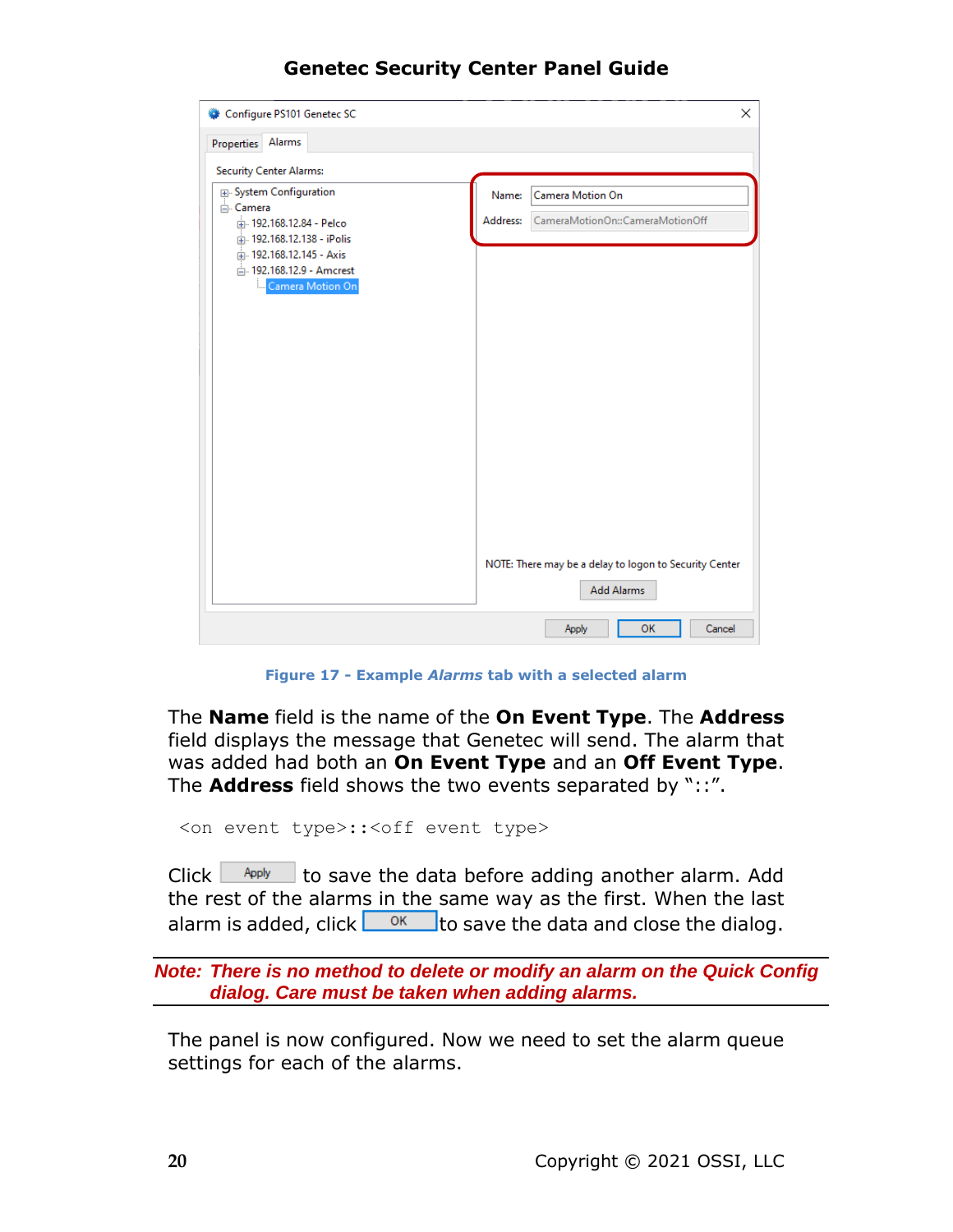### <span id="page-20-0"></span>**3.1.3.3 Alarm Queue Settings**

Each of the alarms added on the *Alarms* tab is an I/O Point in the Project Node Tree. If the alarm has both and **On Event Type** and an **Off Event Type** in its definition, the I/O Point is set on when Genetec reports the **On Event Type** for the device. The I/O Point is set off when Genetec reports the **Off Event Type** for the device. If there is not **Off Event Type**, then the I/O Point is pulsed when the driver receives the **On Event Type**.

By default, the alarm queue settings for an alarm point are not checked. To set the alarm queue settings, right-click on the panel and select *Alarm Queue Settings*.

| <b>Point Name</b>                           | Panel<br>Will<br>Transmit | Add To<br>Queue<br>On<br>High | Add To<br>Queue<br>On Low | Auto<br>Clear<br>On<br>Normal | Clear<br>Only<br>On<br>Normal | Ack<br>Required | Latch<br>Point | Report<br>Required | Write<br>To Log | <b>Oueue</b><br>Label On<br>Low | <b>Oueue</b><br>Label On<br>High | Priority    |              | <b>Routing Level</b> |              |
|---------------------------------------------|---------------------------|-------------------------------|---------------------------|-------------------------------|-------------------------------|-----------------|----------------|--------------------|-----------------|---------------------------------|----------------------------------|-------------|--------------|----------------------|--------------|
| <b>Replace All Settings</b>                 | Π                         | п                             | П                         | п                             | п                             | п               | п              | п                  | Ε               | Point is Off                    | Point is On                      |             | $\checkmark$ | All                  | $\backsim$   |
| <b>Panel Status</b>                         | $\Box$                    | □                             | □                         | $\Box$                        | $\Box$                        | $\Box$          | $\Box$         | $\Box$             | $\Box$          | Point is Off                    | Point is On                      | <b>None</b> |              | $\vee$ All           | $\backsim$   |
| <b>Camera Motion On</b>                     | $\Box$                    | П                             | П                         | $\Box$                        | $\Box$                        | □               | $\Box$         | Ò                  | $\Box$          | Point is Off                    | Point is On                      | <b>None</b> | $\checkmark$ | All                  | $\checkmark$ |
| Camera Signal Lost                          | $\Box$                    | $\Box$                        | $\Box$                    | $\Box$                        | $\Box$                        | $\Box$          | □              | $\Box$             | $\Box$          | Point is Off                    | Point is On                      | <b>None</b> | $\checkmark$ | All                  | $\sim$       |
| <b>Camera Motion On</b>                     | $\Box$                    | П                             | $\Box$                    | $\Box$                        | □                             | □               | □              | О                  | $\Box$          | Point is Off                    | Point is On                      | <b>None</b> |              | $\vee$ All           | $\checkmark$ |
| Camera Signal Lost                          | $\Box$                    | $\Box$                        | $\Box$                    | $\Box$                        | □                             | □               | □              | О                  | $\Box$          | Point is Off                    | Point is On                      | <b>None</b> | $\checkmark$ | All                  | $\checkmark$ |
| <b>Camera Motion On</b>                     | $\Box$                    | Π                             | $\Box$                    | $\Box$                        | □                             | □               | □              | $\Box$             | $\Box$          | Point is Off                    | Point is On                      | None        | $\checkmark$ | All                  | $\vee$       |
| Camera Signal Lost                          | □                         | □                             | $\Box$                    | □                             | □                             | □               | □              | □                  | $\Box$          | Point is Off                    | Point is On                      | None        |              | $\vee$ All           | $\backsim$   |
| <b>Camera Motion On</b>                     | □                         | □                             | □                         | □                             | □                             | □               | □              | □                  | □               | Point is Off                    | Point is On                      | None        | $\checkmark$ | All                  | $\checkmark$ |
|                                             | □                         | □                             | □                         | □                             | □                             | □               | □              | □                  | □               | Point is Off                    | Point is On                      | None        | $\checkmark$ | All                  | $\checkmark$ |
|                                             | П                         |                               | □                         | □                             | □                             | □               | □              | □                  | $\Box$          | Point is Off                    | Point is On                      | None        |              | $\vee$ All           | $\backsim$   |
| Camera Signal Lost<br><b>Entity Warning</b> |                           |                               |                           |                               |                               |                 |                |                    |                 |                                 |                                  |             |              |                      |              |

**Figure 18 - Example Alarm Queue Settings dialog**

The **Point Name** is the name of the point. There is no indicator for the specific device the alarm is attached to. This dialog is best for setting all the alarms to the same settings. To modify individual points, open its properties dialog in **Design View**.

Click  $\frac{K}{K}$  to save the settings and close the dialog.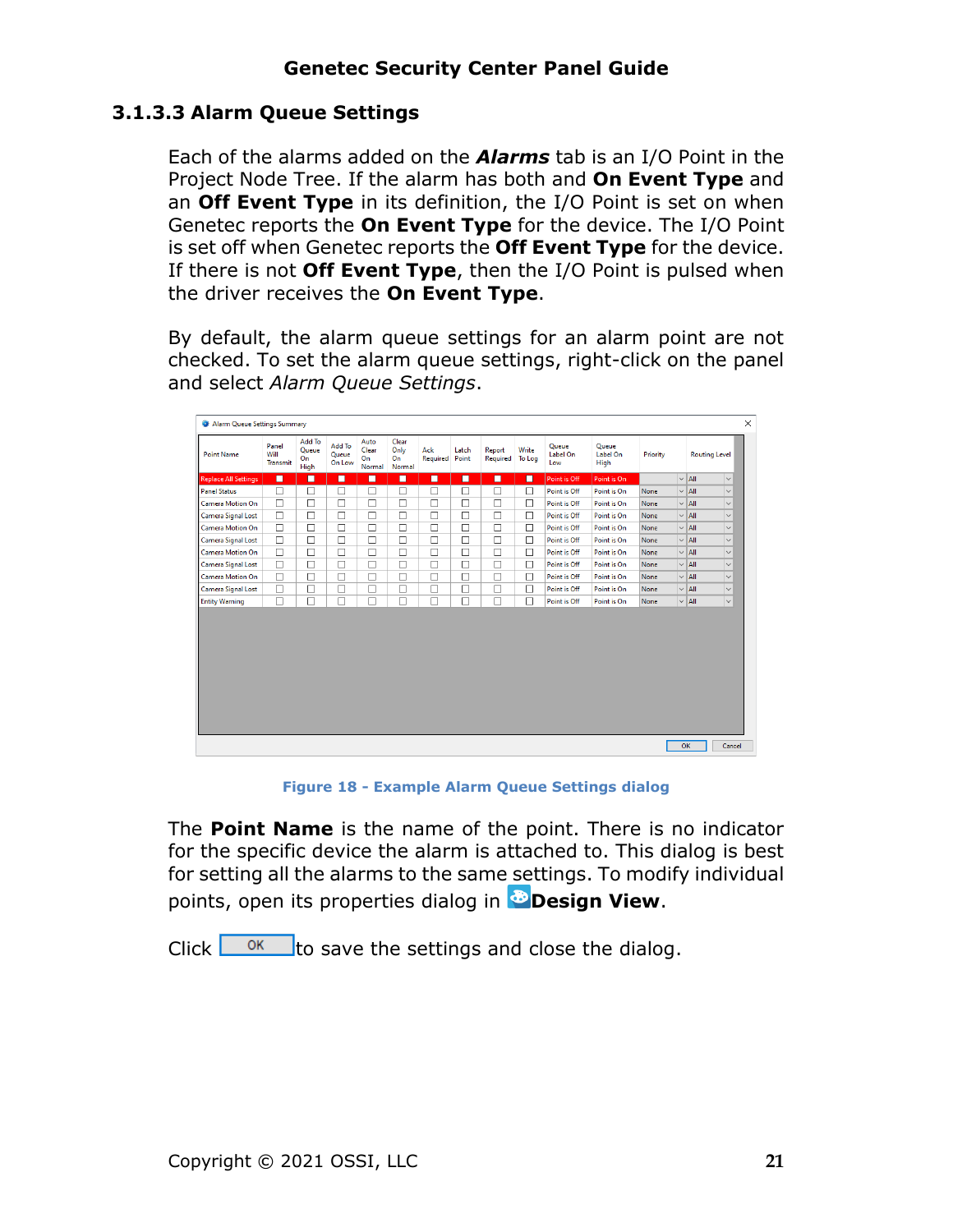#### <span id="page-21-0"></span>**3.1.4 Enable the Genetec Security Center Driver**

At this point, the Genetec Security Center panel and the Genetec Security Center driver are configured, but the driver is not online. A quick way to know this is that the communication indicator is grey.



**Figure 19 – Disabled Genetec Security Center Driver**

Right-click on the driver to open the context menu; select *Enable Driver*. The communications indicator will change color to green when it's online.



**Figure 20 - Enabled Genetec Security Center Driver**

If the Driver Service is not running or it cannot connect with the panel, the communication indicator for the panel will be red. This does not affect video streaming, either live or playback, but it will keep the Engine from receiving any event notifications.



**Figure 21 - Enabled Genetec Security Center Driver that is NOT communicating with the Driver Service**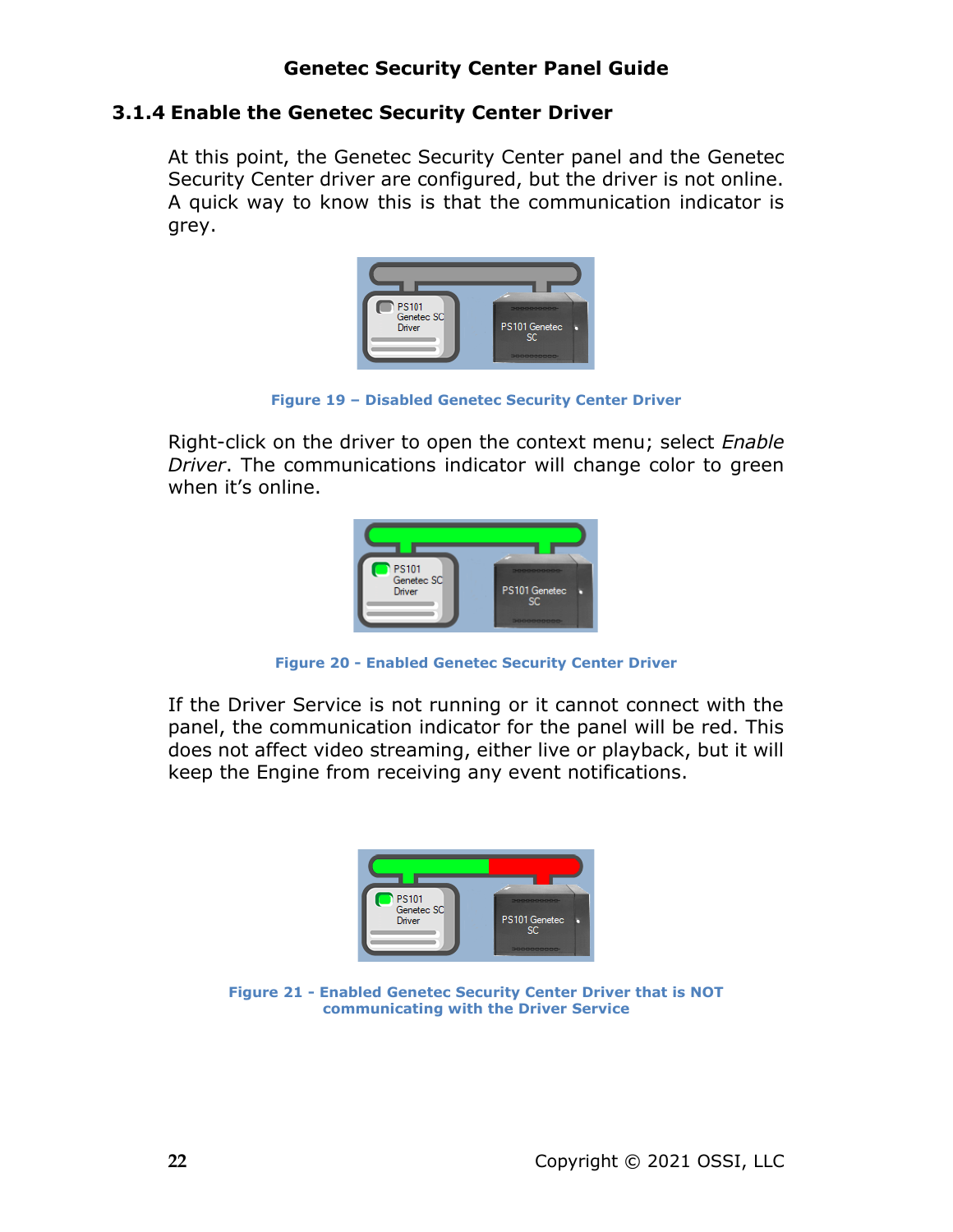Congratulations! The Genetec Security Center is integrated and ready to use in screen design for **Live View**. Screen design occurs in **Design View**. Also, each of the cameras can be used in **Video View**.

*Note: Video View must be enabled in the user properties dialog for each user that needs access to it.*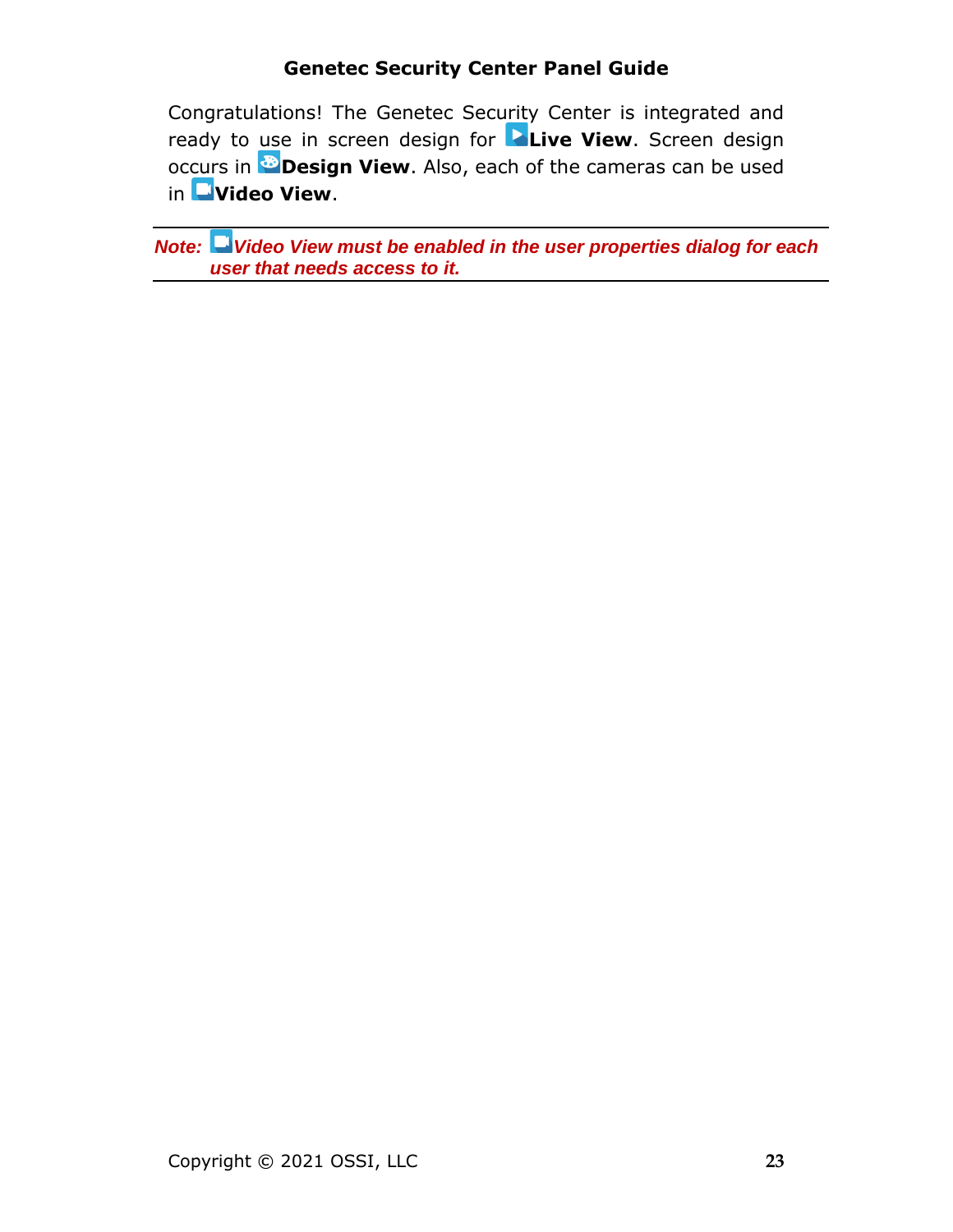## <span id="page-23-0"></span>**4 Design View**

**Design View** is the home of the Project Node Tree and the place where screens and screen objects are programmed. The following sections explain the Genetec Security Center driver node properties, the Genetec Security Center node properties, and screen object programming especially the video display screen object.

## <span id="page-23-2"></span><span id="page-23-1"></span>*4.1 Genetec Security Center Driver Node*

The Genetec Security Center driver node is found by expanding **Setup->Computer Setup->Drivers**.



**Figure 22 - Genetec Security Center Driver node in the Project Node Tree**

Right-click on the driver node and select *Properties* to open the properties dialog.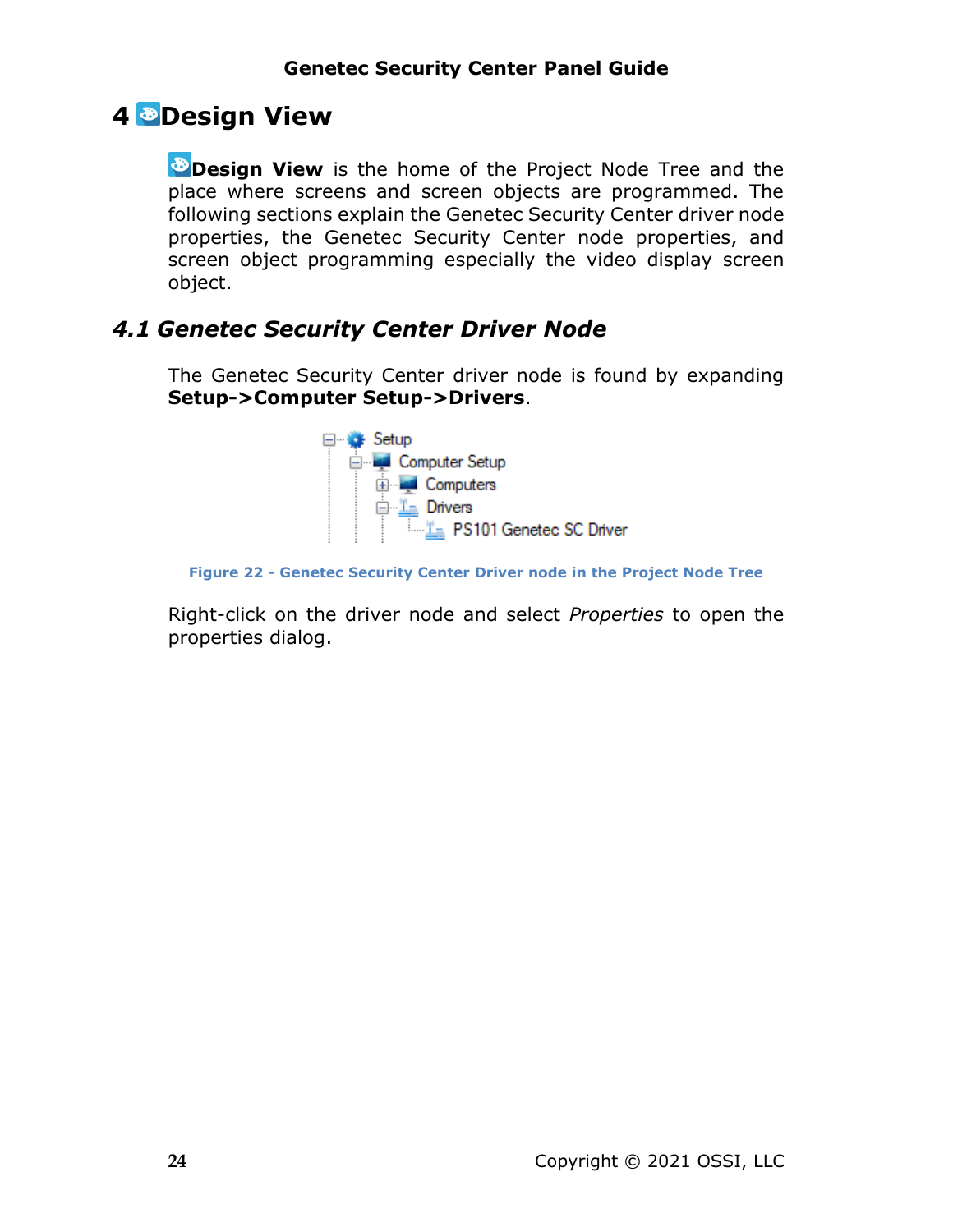| In [1289] PS101 Genetec Security Center Driver | ×                               |
|------------------------------------------------|---------------------------------|
| Properties                                     |                                 |
| PS101 Genetec Security Center Driver<br>Name:  | $\frac{1}{\tau}$<br>1289<br>ID: |
| User Level:<br><b>All Access</b>               |                                 |
| Notes:                                         |                                 |
|                                                |                                 |
|                                                |                                 |
|                                                |                                 |
|                                                |                                 |
| Enabled:                                       |                                 |
| Default Retry Start Delay: ☑                   |                                 |
| 칅<br>15<br>Retry Start Delay:                  |                                 |
|                                                |                                 |
| <b>Panel List:</b>                             | <b>Computer List:</b>           |
| [1290] PS101 Genetec SC                        | [4] LATWin10                    |
|                                                |                                 |
|                                                |                                 |
|                                                |                                 |
|                                                | OK<br>Cancel                    |

**Figure 23 - Genetec Security Center Driver properties dialog**

The fields **Name, ID**, **User Level**, and **Notes** are standard on all I/O Point nodes. The fields specific to this node are defined as follows.

**Enabled –** check box; when checked the driver is enabled

**Default Retry Start Delay –** checkbox (default: checked); if the driver did not connect, pause before attempting to connect again

**Retry Start Delay –** numeric (default: 15); number of seconds to wait between retries on connection attempts

**Panel List**- drop box; the Genetec Security Center nodes attached to this driver

**Computer List** – drop box (default: the computer on which the Engine is running); the computer node on which this driver is running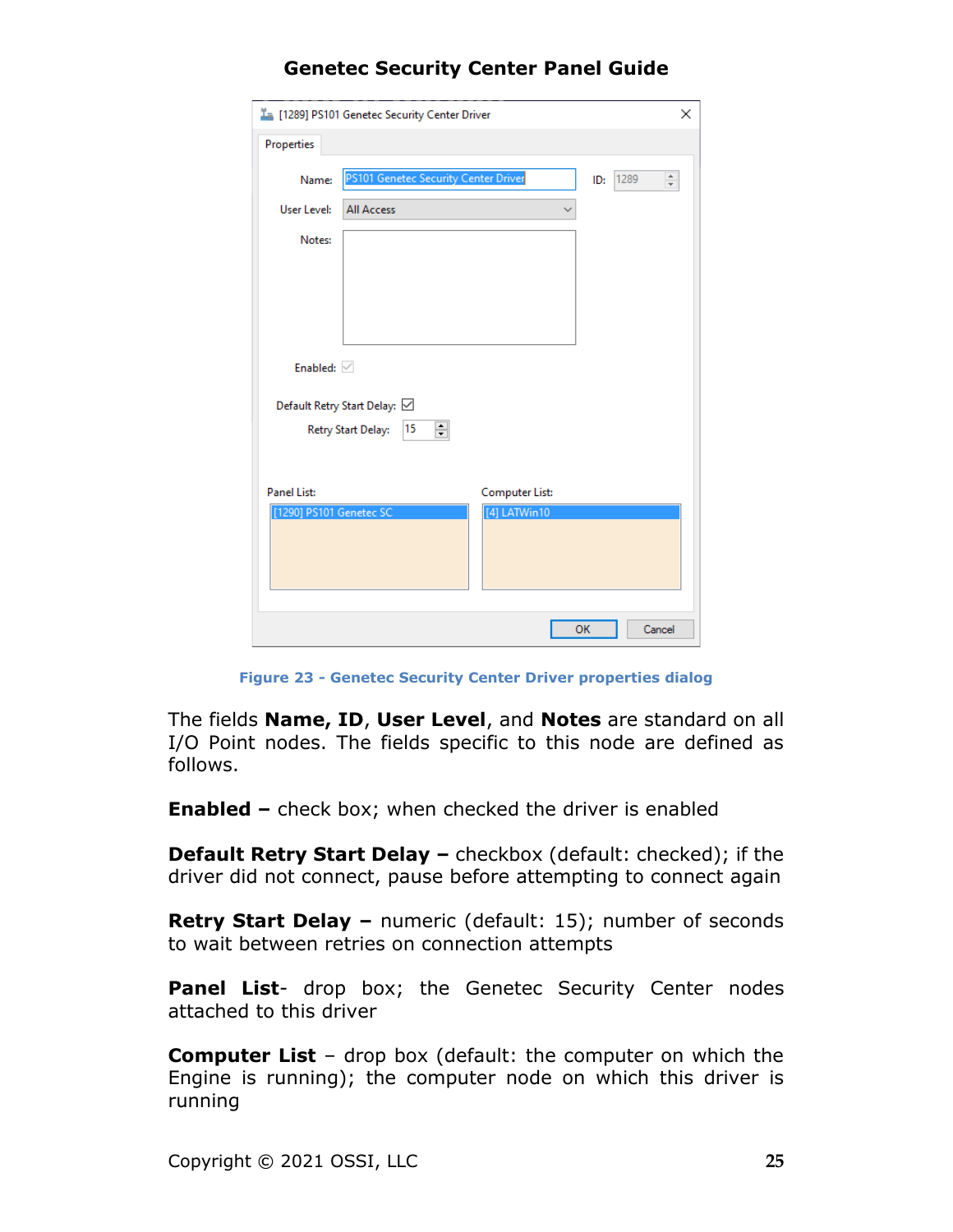## <span id="page-25-2"></span><span id="page-25-0"></span>*4.2 Genetec Security Center Panel Node*

The Genetec Security Center panel node is found by expanding **System Layout** then the Site and Area to which the Genetec Security Center panel was added in **Alardware Management View**. In the example below, the panel was added to the site **Corporate Headquarters** and the area **Area**.



**Figure 24 - The Genetec Security Center panel node in the Project Node Tree**

The Genetec Security Center panel node is the root node for the panel. The following sections will explain:

- The properties of the Genetec Security Center panel node
- The configuration of the Genetec Security Center panel (a.k.a. **Quick Config**)
- The child nodes of the Genetec Security Center panel

#### **4.2.1 Genetec Security Center Panel Node Properties**

<span id="page-25-1"></span>Right-click on the Genetec Security Center panel node to open the properties. Some of these fields are better managed on the Quick Config dialog. Others are only found here. These fields are not part of the day to day running of the system.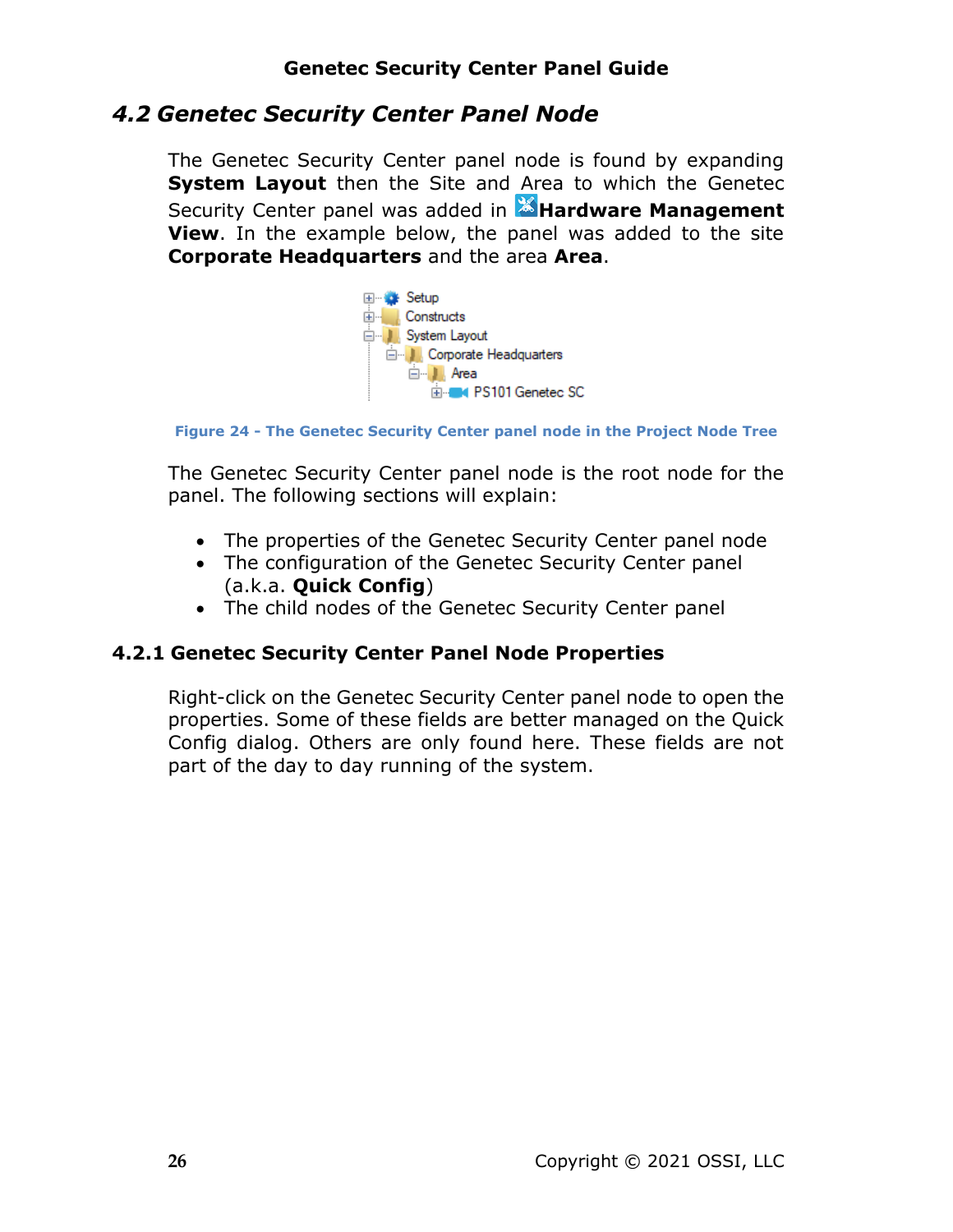| 1290] PS101 Genetec SC |                                   | ×                            |
|------------------------|-----------------------------------|------------------------------|
| Properties             |                                   |                              |
| Name:                  | PS101 Genetec SC                  | 1290<br>$\frac{+}{+}$<br>ID: |
| User Level:            | <b>All Access</b><br>$\checkmark$ |                              |
| Notes:                 |                                   |                              |
|                        |                                   |                              |
|                        |                                   |                              |
|                        |                                   |                              |
|                        |                                   |                              |
|                        | Virtual: Virtual Point:           |                              |
|                        | <b>Connection Information</b>     |                              |
| Address:               | genetec                           |                              |
| Port:                  | 츾<br>5500                         |                              |
| Username:              | admin                             |                              |
| Password:              | ****************                  |                              |
|                        |                                   |                              |
|                        |                                   | OK<br>Cancel                 |

**Figure 25 - Genetec Security Center node properties dialog**

The fields **Name, ID**, **User Level**, and **Notes** are standard on all I/O Point nodes. The fields specific to this node are defined as follows.

**Virtual** – check box; when checked the panel is virtualized, allowing the driver to be brought online without having the physical panel available

**Virtual Point** – drop box; this I/O Point will be set when the panel is virtualized, clear when it is not

**Address** – edit text; the IP address or host name of the Genetec Security Center

**Port** – numeric; the TCP port to use when connecting to the panel

**Username** – edit text; the username credential for logging in to the panel

**Password** – edit text (masked); the password credential for logging in to the panel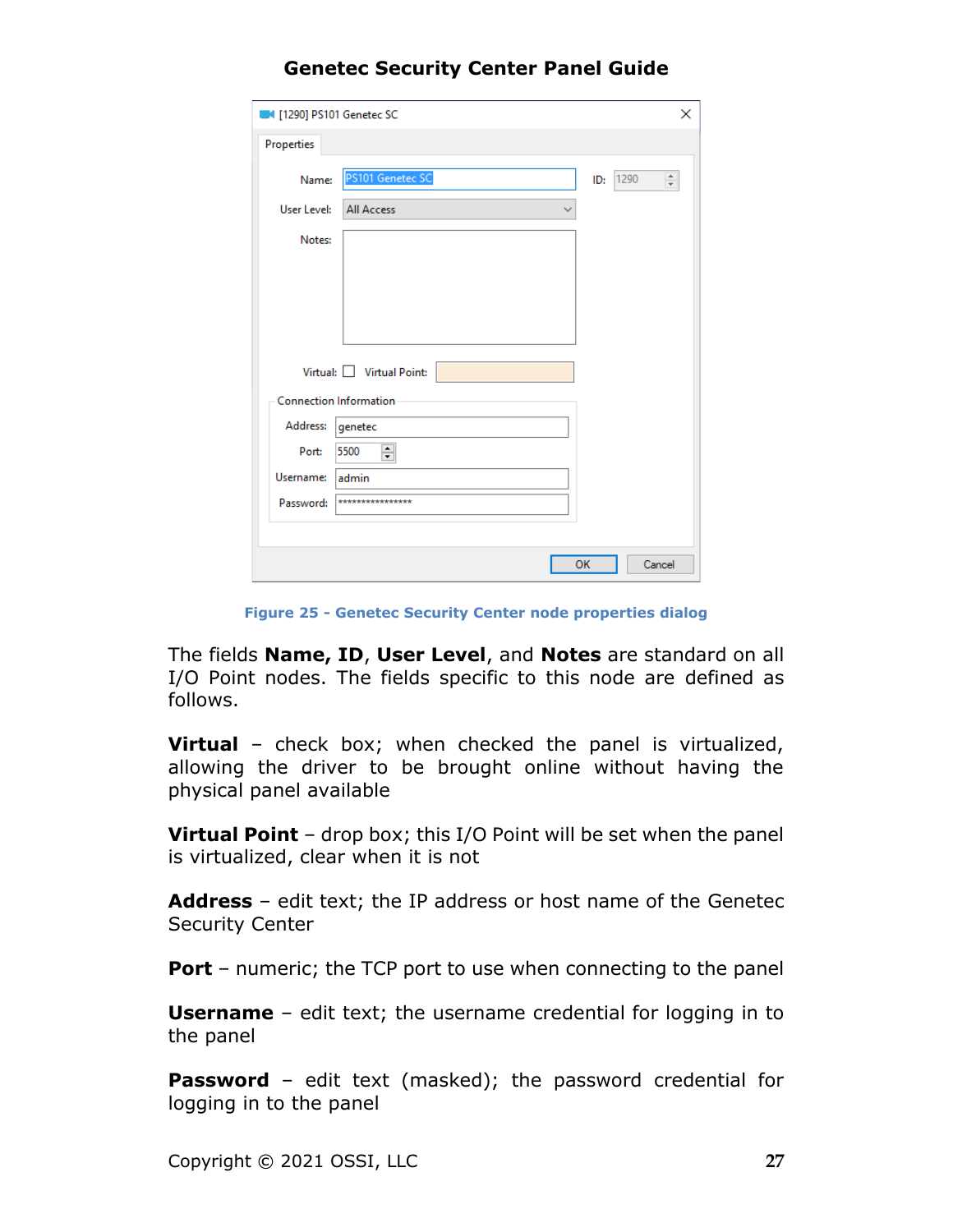### **4.2.2 Genetec Security Center Panel Quick Config**

<span id="page-27-0"></span>The **Quick Config** dialog is accessible either in **Alendware Management View** or in **Design View**. To open the **Quick Config** dialog, right-click on the Genetec Security Center panel node and select *Quick Config*. There are two tabs on the **Quick Config** dialog.

| Configure New Genetec Security Center Panel |                                   |                        |             | ×                  |
|---------------------------------------------|-----------------------------------|------------------------|-------------|--------------------|
| <b>Properties</b><br>Alarms                 |                                   |                        |             |                    |
| Name:                                       | New Genetec Security Center Panel | <b>Connection Info</b> |             |                    |
|                                             |                                   | Address:               |             |                    |
|                                             |                                   | Port:                  | 5500        | $\frac{1}{\tau}$   |
|                                             | <b>Auto Detect</b>                | Username:              |             |                    |
|                                             |                                   | Password:              |             |                    |
| Cameras:                                    |                                   |                        |             |                    |
| Name                                        | Guid                              |                        | Logical ID  | <b>PTZ Enabled</b> |
|                                             |                                   |                        |             |                    |
|                                             |                                   |                        | Apply<br>OK | Cancel             |

**Figure 26 - Genetec Security Center panel Quick Config dialog**

#### <span id="page-27-1"></span>**4.2.2.1 The** *Properties* **Tab**

The *Properties* tab contains those fields associated with the creating a connection to the Genetec Security Center and cameras.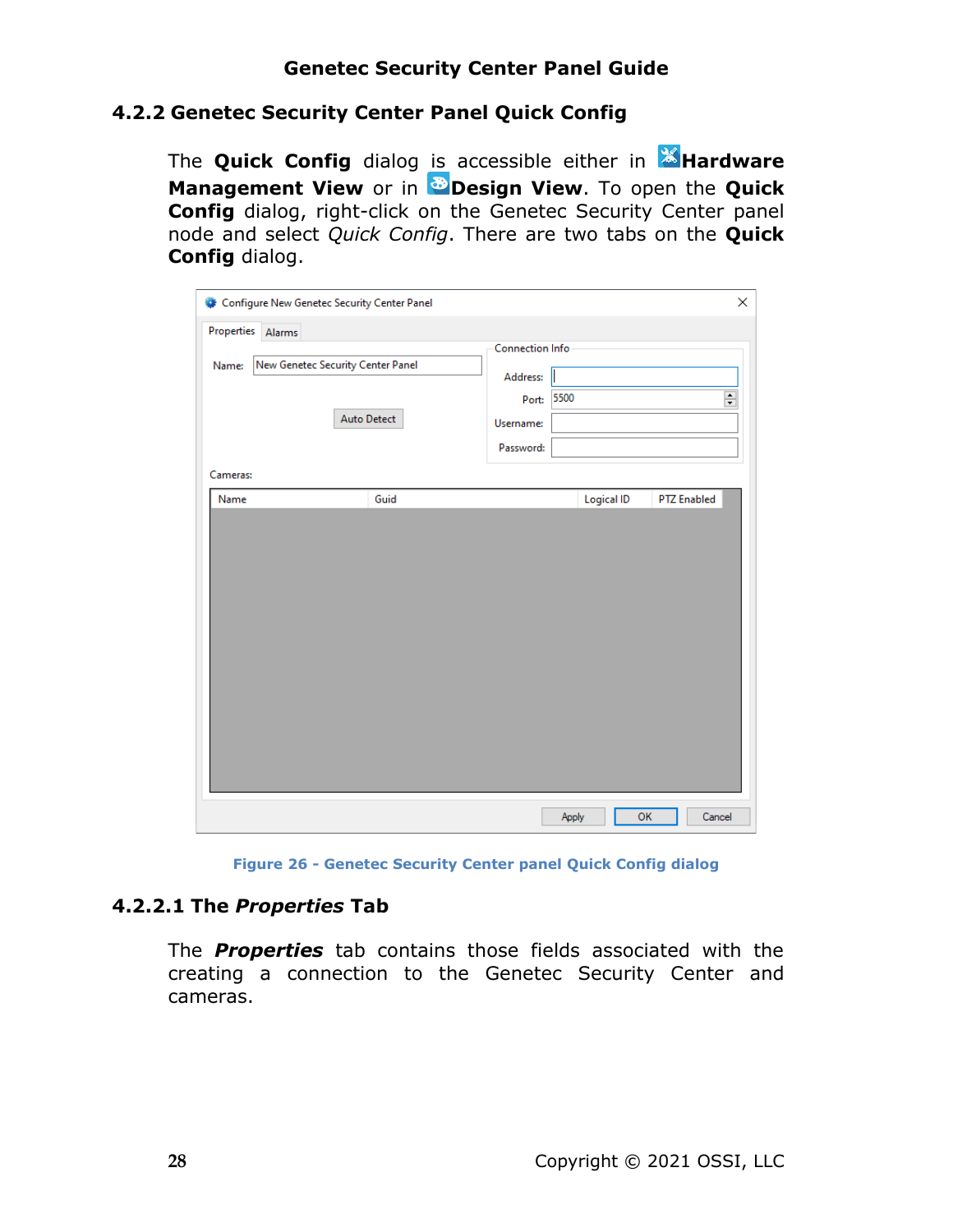| Properties<br>Alarms | Configure New Genetec Security Center Panel             |                                                                        | ×                  |
|----------------------|---------------------------------------------------------|------------------------------------------------------------------------|--------------------|
| Name:                | New Genetec Security Center Panel<br><b>Auto Detect</b> | Connection Info<br>Address:<br>5500<br>Port:<br>Username:<br>Password: | $\div$             |
| Cameras:<br>Name     | Guid                                                    | Logical ID                                                             | <b>PTZ Enabled</b> |
|                      |                                                         | Apply                                                                  | Cancel<br>OK       |

**Figure 27 - Genetec Security Center panel Quick Config: Properties tab**

**Name** – edit text; the name of the Genetec Security Center panel; updating this field will change the name of the node

**Address –** numeric; the IP address or host name of the Genetec Security Center panel

**Port** – numeric; the TCP port to use when connecting to the panel

**Username** – edit text; the username credential for logging in to the panel

**Password** – edit text (masked); the password credential for logging in to the panel

Auto Detect - button; click to import the Resources and their data from the Genetec Security Center

**Cameras** – table; the cameras imported via the **Auto Detect** button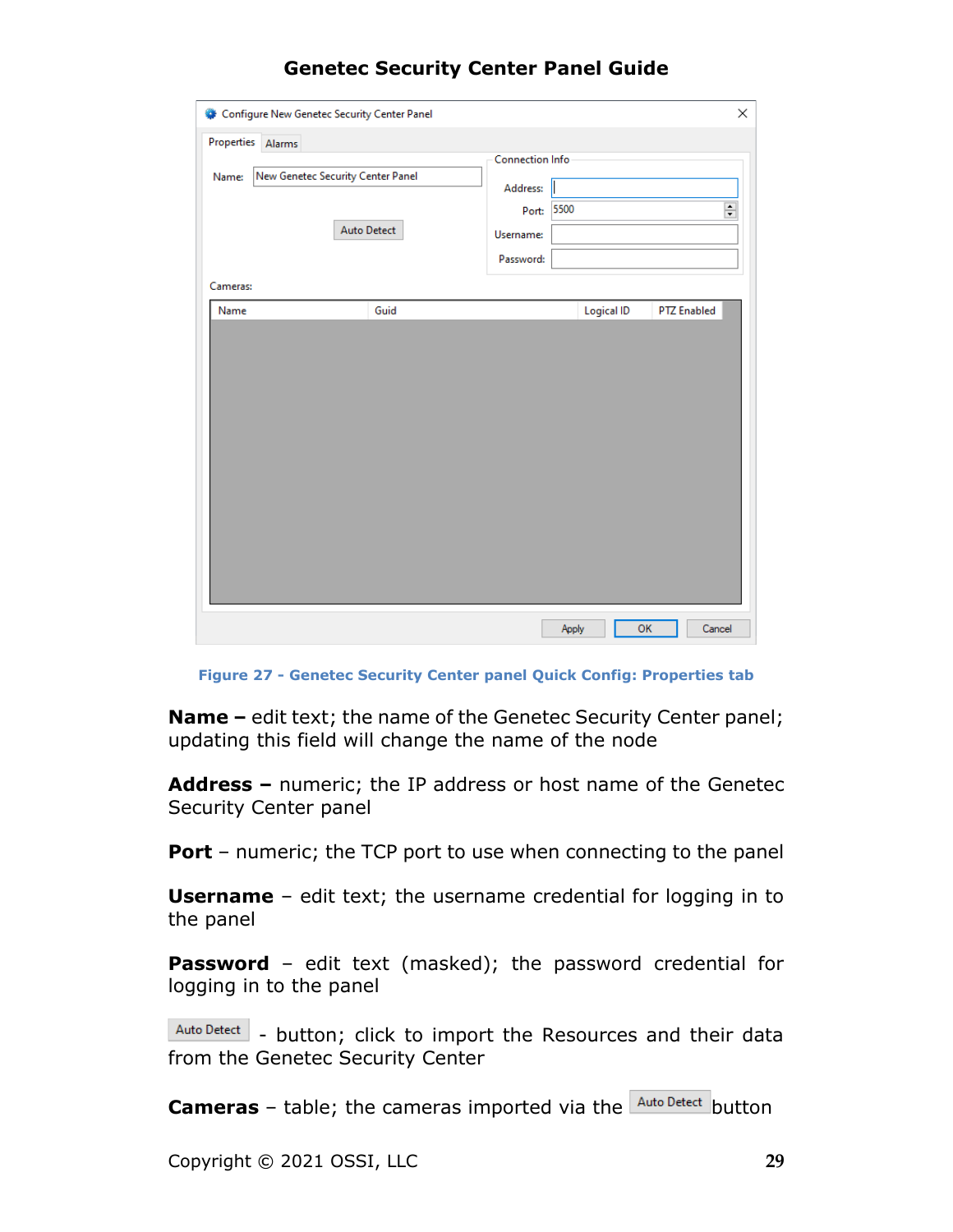**Name –** edit text; the name of the camera

**Guid –** text box; the unique identifier for the camera in the Genetec Security Center

**Logical ID –** text box; the more human-friendly identifier for the camera than the Guid

**PTZ Enabled -** checkbox; when checked, the resource is a PTZ camera

#### <span id="page-29-0"></span>**4.2.2.2 The** *Alarms* **Tab**

On the *Alarms* tab, the specific alarms are added to the panel.

| Configure New Genetec Security Center Panel | ×                                                      |
|---------------------------------------------|--------------------------------------------------------|
| Properties Alarms                           |                                                        |
| <b>Security Center Alarms:</b>              |                                                        |
|                                             | Name:                                                  |
|                                             | Address:                                               |
|                                             |                                                        |
|                                             |                                                        |
|                                             |                                                        |
|                                             |                                                        |
|                                             |                                                        |
|                                             |                                                        |
|                                             |                                                        |
|                                             |                                                        |
|                                             |                                                        |
|                                             |                                                        |
|                                             |                                                        |
|                                             |                                                        |
|                                             | NOTE: There may be a delay to logon to Security Center |
|                                             | <b>Add Alarms</b>                                      |
|                                             |                                                        |
|                                             | OK<br>Cancel<br>Apply                                  |

**Figure 28 - The** *Alarms* **tab**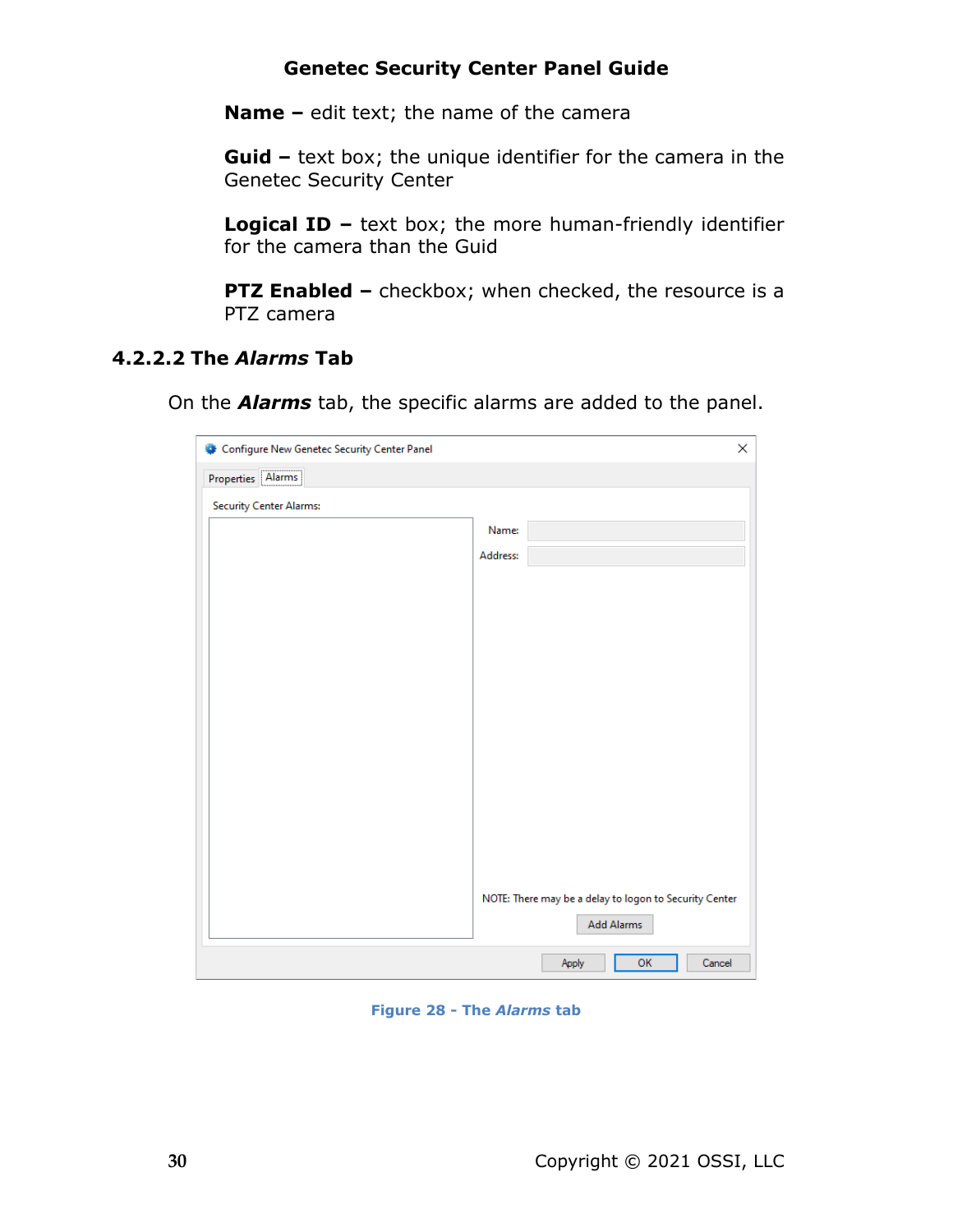**Security Center Alarms –** tree control; displays the tree of defined alarms, the possible root nodes are **Cameras** and **System Configuration**; when an alarm is added, the missing parts of the tree are added as needed

**Name –** edit text; the name of the selected node in the **Security Center Alarms** tree

**Address –** text box; the event string(s) that are sent by the Genetec Security Center to Intelli-Site

Add Alarms - button; opens the **Add Genetec Security Center Alarms** dialog

| ×<br>Add Genetec Security Center Alarms<br>₩                         |                      |              |  |  |  |  |
|----------------------------------------------------------------------|----------------------|--------------|--|--|--|--|
| <b>Type of Device:</b>                                               | Select a device type | $\checkmark$ |  |  |  |  |
| On Event Type:                                                       | Select an event type | $\sim$       |  |  |  |  |
| Off Event Type (Optional):                                           | Select an event type | $\sim$       |  |  |  |  |
| NOTE: Events without an Off Event Type will be Pulsed by the driver. |                      |              |  |  |  |  |
|                                                                      |                      | OK<br>Cancel |  |  |  |  |

**Figure 29 - The Add Genetec Security Center Alarms dialog**

**Type of Device** – drop-down list (values: the different device types managed by the specific Genetec Security Center); the type of device the alarm is associated with

**On Event Type** – drop-down list (values: all the possible events for the selected **Type of Device**); when this event is received, the alarm point is either pulsed or set on; it is pulsed if there is no **Off Event Type** specified

**Off Event Type (Optional)** – drop-down list (values: all the possible events for the selected **Type of Device**); the point is set off when this event is received from the panel for the device

*Note: An I/O Point is added for each device of the selected type for each alarm added.* 

#### **4.2.3 Genetec Security Center Panel Child Nodes**

<span id="page-30-0"></span>There are two child nodes: **Cameras** and **Alarms**.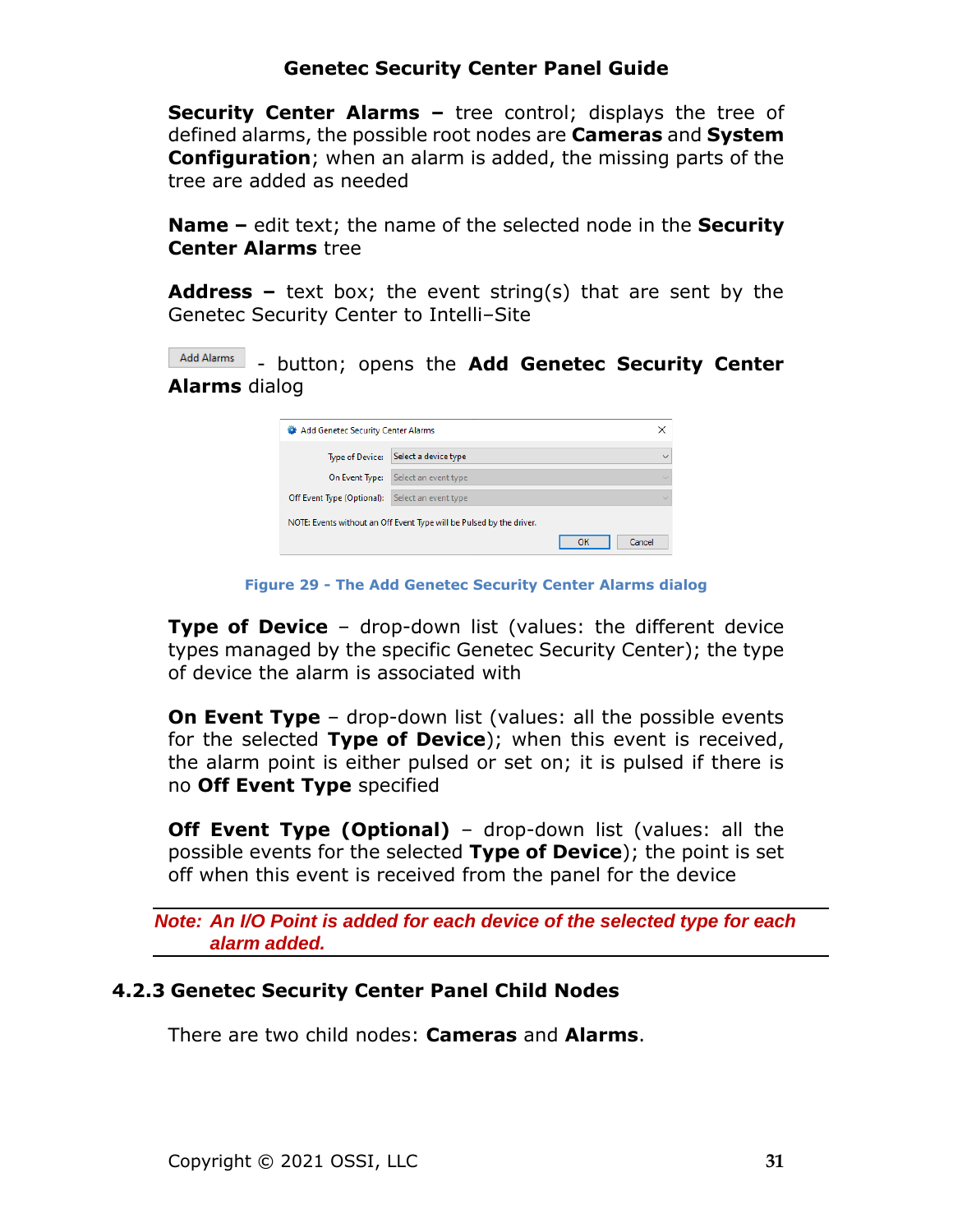

The **Cameras** are the cameras discovered during Auto Detect. The **Alarms** are the events subscribed to as described in The *[Alarms](#page-29-0)* [Tab.](#page-29-0)

#### <span id="page-31-0"></span>**4.2.3.1 Cameras**

The **Cameras** tree reflects the cameras as they were detected. Each camera node has a child node for **Presets**. This folder node contains the presets for the camera if any were set in Genetec Security Center.



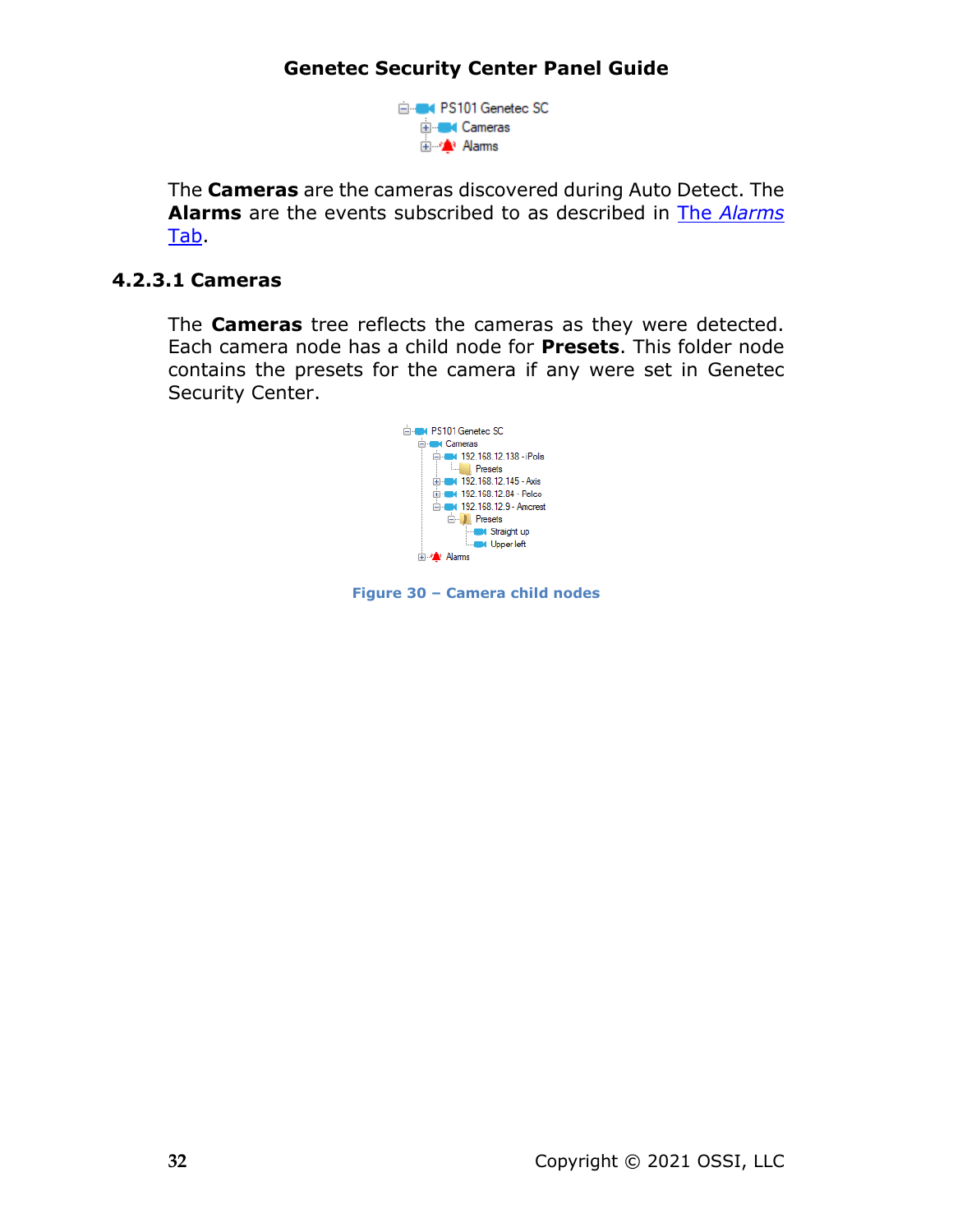<span id="page-32-0"></span>4.2.3.1.1 Camera Node Properties Dialog

|                | 1294] PS101 Genetec SC\192.168.12.138 - iPolis | $\times$                     |
|----------------|------------------------------------------------|------------------------------|
| Properties     |                                                |                              |
| Name:          | 192.168.12.138 - iPolis                        | 1294<br>$\frac{+}{+}$<br>ID: |
| User Level:    | All Access<br>∨                                |                              |
| Notes:         |                                                |                              |
|                |                                                |                              |
|                |                                                |                              |
|                |                                                |                              |
| PTZ Enabled: □ |                                                |                              |
|                |                                                |                              |
|                | OK                                             | Cancel                       |
|                |                                                |                              |

**Figure 31 - An example event node's properties**

The fields **Name, ID**, **User Level**, and **Notes** are standard on all I/O Point nodes. The fields specific to this node are defined as follows.

**PTZ Enabled –** checkbox; when checked this camera is a PTZ camera

<span id="page-32-1"></span>4.2.3.1.2 Preset Node Properties Dialog

A preset node is a GenProtoNode, a special kind of I/O Point. Right-click on the preset node and select *Properties* to open the **Properties** dialog.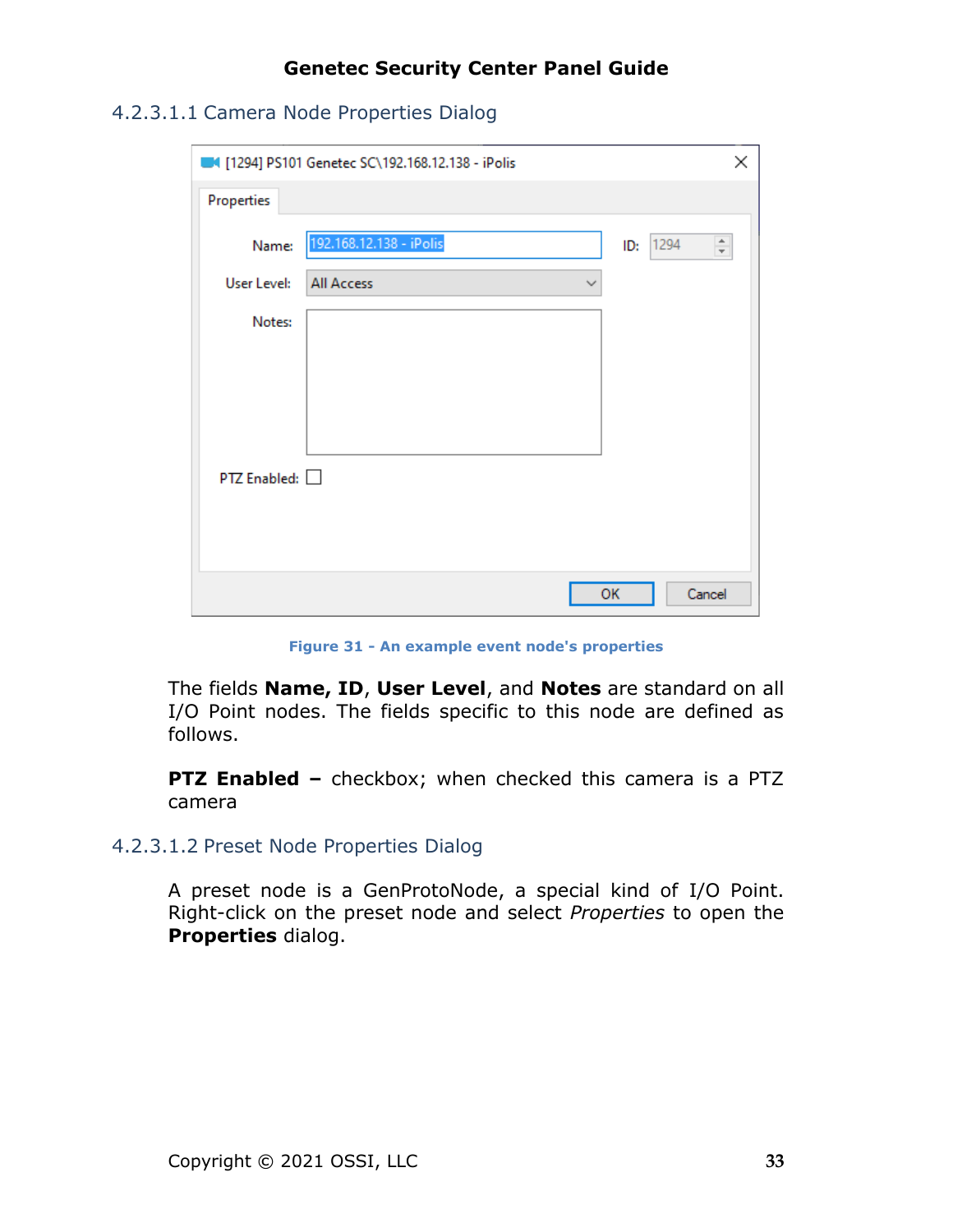|             | 1306] 192.168.12.9 - Amcrest\Straight up      | ×      |
|-------------|-----------------------------------------------|--------|
|             | Properties Operation Alarm Queue Actions      |        |
| Name:       | Straight up<br>$\frac{a}{\pi}$<br>1306<br>ID: |        |
| User Level: | <b>All Access</b><br>$\checkmark$             |        |
| Notes:      |                                               |        |
|             |                                               |        |
|             |                                               |        |
|             |                                               |        |
| Address:    | 0                                             |        |
| Protocol:   |                                               |        |
| Node Type:  | Preset<br>$\checkmark$                        |        |
|             |                                               |        |
|             |                                               |        |
|             |                                               |        |
|             |                                               |        |
|             |                                               |        |
|             |                                               |        |
|             | OK                                            | Cancel |

**Figure 32 - Preset node Properties dialog**

The fields **Name, ID**, **User Level**, and **Notes** are standard on all I/O Point nodes. The fields specific to this node are defined as follows.

**Address –** edit text; the preset index

**Protocol –** edit text; intentionally left blank

**Node Type –** drop-down list; (value: *Preset*) the type of GenProtoNode, this is a *Preset* node

#### <span id="page-33-0"></span>**4.2.3.2 Alarms**

The alarms for the Genetec Security Center are located under the **Alarms** node. There is only the **Panel Status** alarm unless the Vicon Valerus VMS reports others that were defined within it.



**Figure 33 - Genetec Security Center panel Alarms child nodes**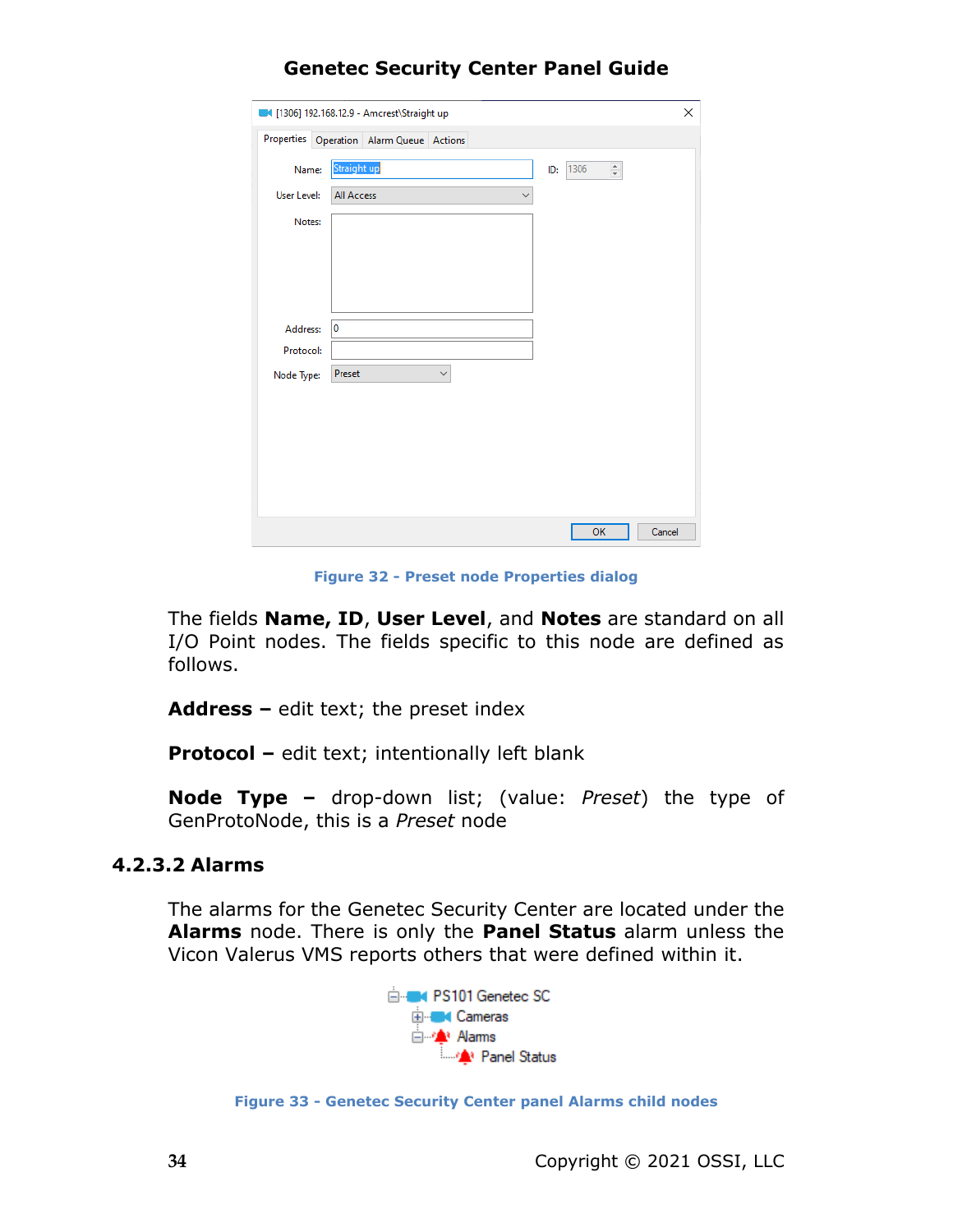The **Panel Status** point is high when the panel is offline (assuming the driver is online, and the panel is not virtualized).

#### <span id="page-34-0"></span>4.2.3.2.1 Device Type Nodes and Their Children

Additional alarm nodes are added for each alarm added in the **Quick Config** dialog. A node is added for each device type that has at least one alarm defined for it. If the integrator added an alarm for a reader, then there would be an alarm node named **Reader**.



**Figure 34 - Example Alarms**

In the above figure, at least one alarm was added for two (2) different device types. A **System Configuration** event was added, and a **Camera** event was added.

The child node of the **System Configuration** is named using the name of the Genetec Security Center database. The alarm node is a child of this node.

Expanding the **Cameras** alarm node reveals a node for each of the devices of the type Camera managed by the Genetec Security Center. The actual alarm I/O Point for each device is a child of the specific device.

#### <span id="page-34-1"></span>4.2.3.2.2 The Alarm Node Properties Dialog

The alarm I/O Points are a special I/O Point called a GenProtoNode. Right-click on the node and select *Properties* to open the **Properties** dialog.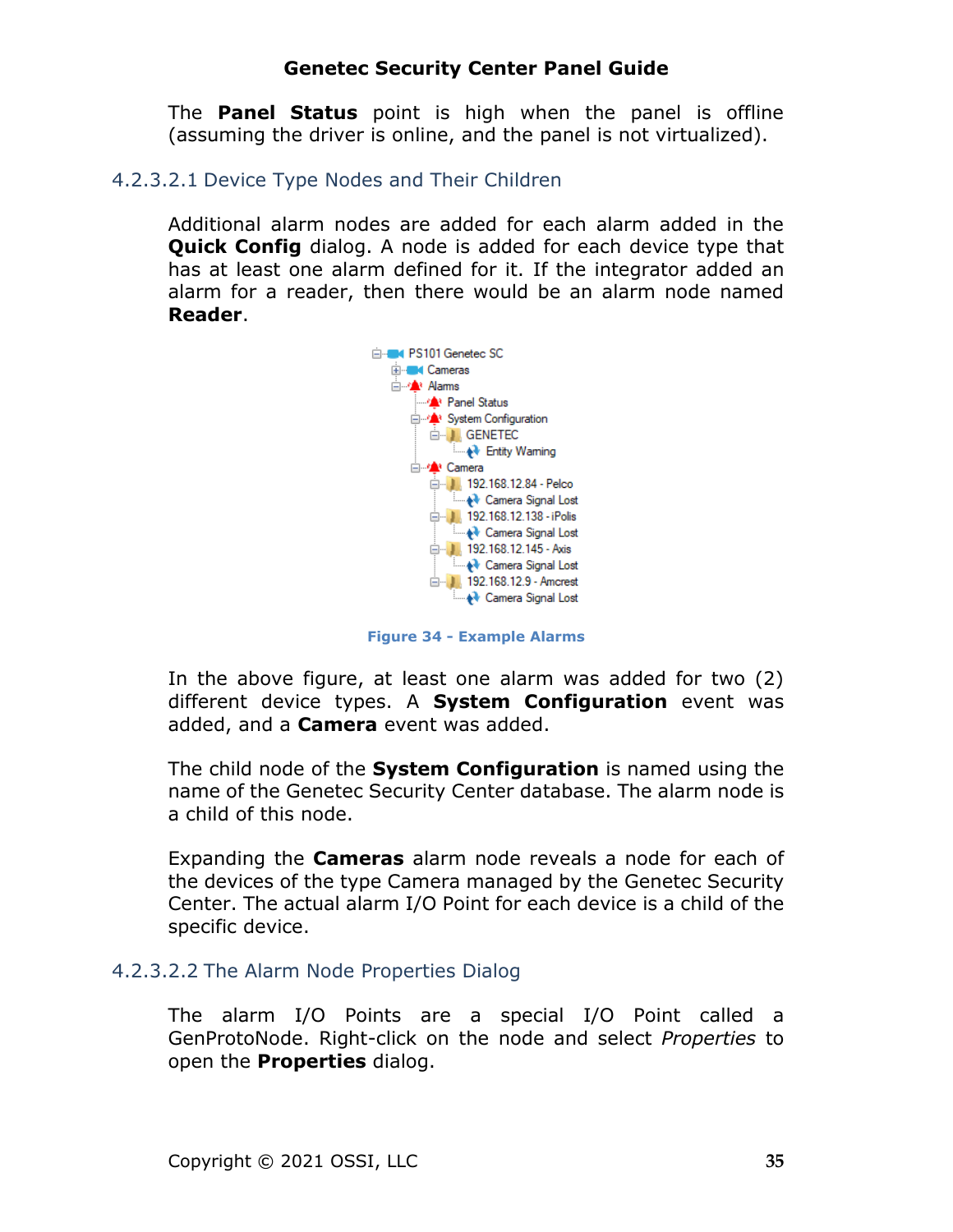| (1319) PS101 Genetec SC\192.168.12.9 - Amcrest\Camera Signal Lost<br>× |                                                      |        |  |  |  |
|------------------------------------------------------------------------|------------------------------------------------------|--------|--|--|--|
|                                                                        | Properties Operation Alarm Queue Actions             |        |  |  |  |
| Name:                                                                  | Camera Signal Lost<br>$\frac{a}{\pi}$<br>1319<br>ID: |        |  |  |  |
| User Level:                                                            | <b>All Access</b>                                    |        |  |  |  |
| Notes:                                                                 |                                                      |        |  |  |  |
|                                                                        |                                                      |        |  |  |  |
|                                                                        |                                                      |        |  |  |  |
|                                                                        |                                                      |        |  |  |  |
| Address:                                                               | CameraSignalLost                                     |        |  |  |  |
| Protocol:                                                              |                                                      |        |  |  |  |
| Node Type:                                                             | $\overline{10}$<br>$\checkmark$                      |        |  |  |  |
|                                                                        |                                                      |        |  |  |  |
|                                                                        |                                                      |        |  |  |  |
|                                                                        |                                                      |        |  |  |  |
|                                                                        |                                                      |        |  |  |  |
|                                                                        |                                                      |        |  |  |  |
|                                                                        | OK                                                   | Cancel |  |  |  |

**Figure 35 - Alarm node Properties dialog**

The fields **Name, ID**, **User Level**, and **Notes** are standard on all I/O Point nodes. The fields specific to this node are defined as follows.

**Address –** edit text; the string received from the Genetec Security Center; if the alarm has both and **On Event Type** and an **Off Event Type**, both strings appear separated by "::"

**Protocol –** edit text; intentionally left blank

**Node Type –** drop-down list; (value: *IO*) the type of GenProtoNode, this is an *IO* node

<on event type>::<off event type>

#### <span id="page-35-0"></span>4.2.3.2.3 Deleting an Alarm

When deleting an alarm for a device type, the alarm must be removed from every device node under the device type node. For example, both **Camera Signal Lost** and **Health Monitoring Event Video Signal Loss** alarms were added. Only one is needed.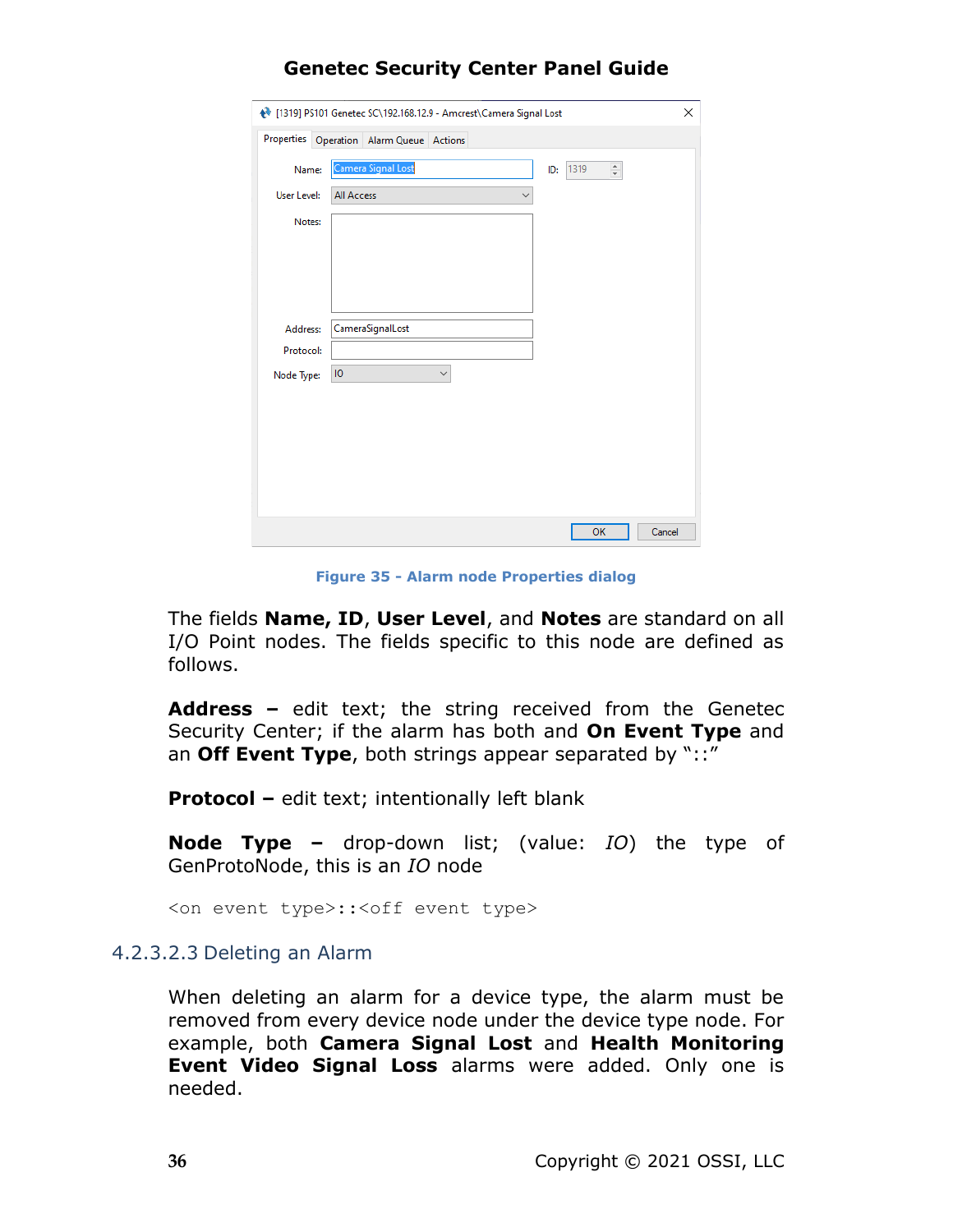

**Figure 36 - Example Camera Alarms**

Each of the alarms must be removed one at a time. Moreover, it must be removed from *ALL* of the device nodes. If there are a small number of devices, this is a small task. If there are a lot of them, it may be better to ensure no events for these points are reported in the alarm queue or written to the database using **Alarm Queue Settings** dialog. To open this dialog, right-click on the device type node and select *Replace All… -> I/O Point Settings* or just click on the node and type *Ctrl-O*.

### <span id="page-36-1"></span><span id="page-36-0"></span>*4.3 Project Programming* **4.3.1 Video Display Screen Object**

The User's Guide explains programming the video display screen object in section *7.4.2.11.2 Programming the Video Display Screen Object*. There is nothing specific to the Genetec Security Center implementation. Therefore, there is nothing to explain in this section.

#### <span id="page-36-2"></span>**4.3.2 Preset Nodes Programming**

Before sending a preset command, the software must login to the panel. Login occurs when the video display begins streaming from it. This video control must be the live video that is the target of the preset command. Otherwise, the software has no way to know where to send the command. The actual preset command is a single line of programming in an action grid.

#### **SendCommand** <Preset node>

The following is an action grid with the complete set of programming.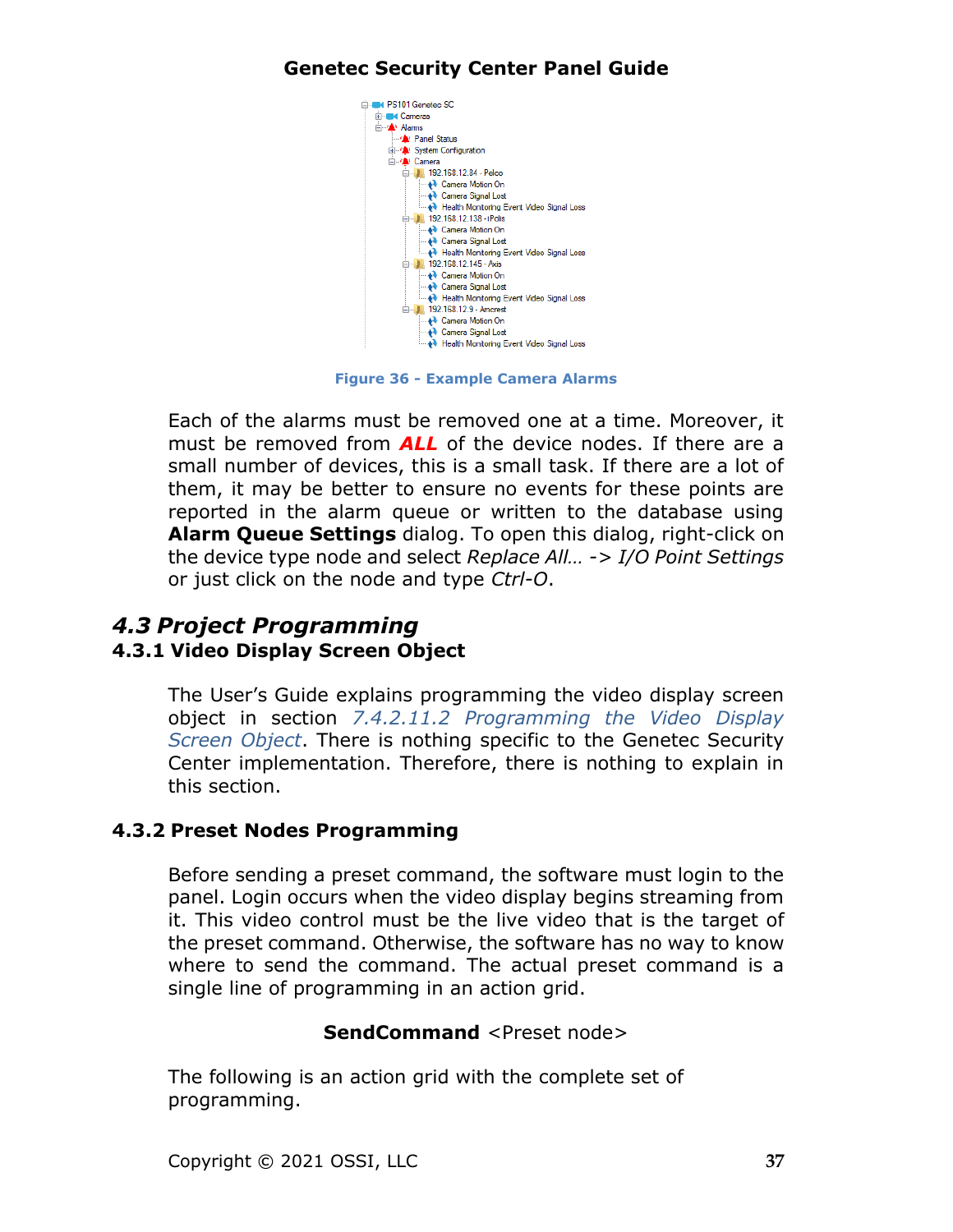|                         |             | Action<br>Target    |                                            |                                                  | ́ |                           |        |        |  |
|-------------------------|-------------|---------------------|--------------------------------------------|--------------------------------------------------|---|---------------------------|--------|--------|--|
|                         | Play        |                     |                                            | [1166] Click.wav                                 |   |                           |        |        |  |
| $\blacktriangleright$ 2 | LiveVideo   |                     |                                            | [1320] New Video Display                         |   |                           |        | Insert |  |
| 3                       |             | <b>ResetCounter</b> |                                            | [1328] Genetec SC Counter\192.168.12.9 - Amcrest |   |                           |        |        |  |
| 4                       | SendCommand |                     | [1306] 192.168.12.9 - Amcrest \Straight up |                                                  |   |                           | Delete |        |  |
| 5                       |             |                     |                                            |                                                  |   |                           |        |        |  |
| 6                       |             |                     |                                            |                                                  |   |                           |        | w      |  |
|                         | Mouse Down  | Mouse Up            | Active                                     | <b>Inactive</b>                                  |   | Mouse Enter   Mouse Leave |        |        |  |

#### **Figure 37 - Action grid to send a Preset command**

If the video display has logged in to the Genetec Security Center and is the live video, all that is needed is the **SendCommand**. The extra lines of programming do no harm if not needed. Better to be safe. This allows the end user to go directly to the preset when switching to the parent camera in the video display.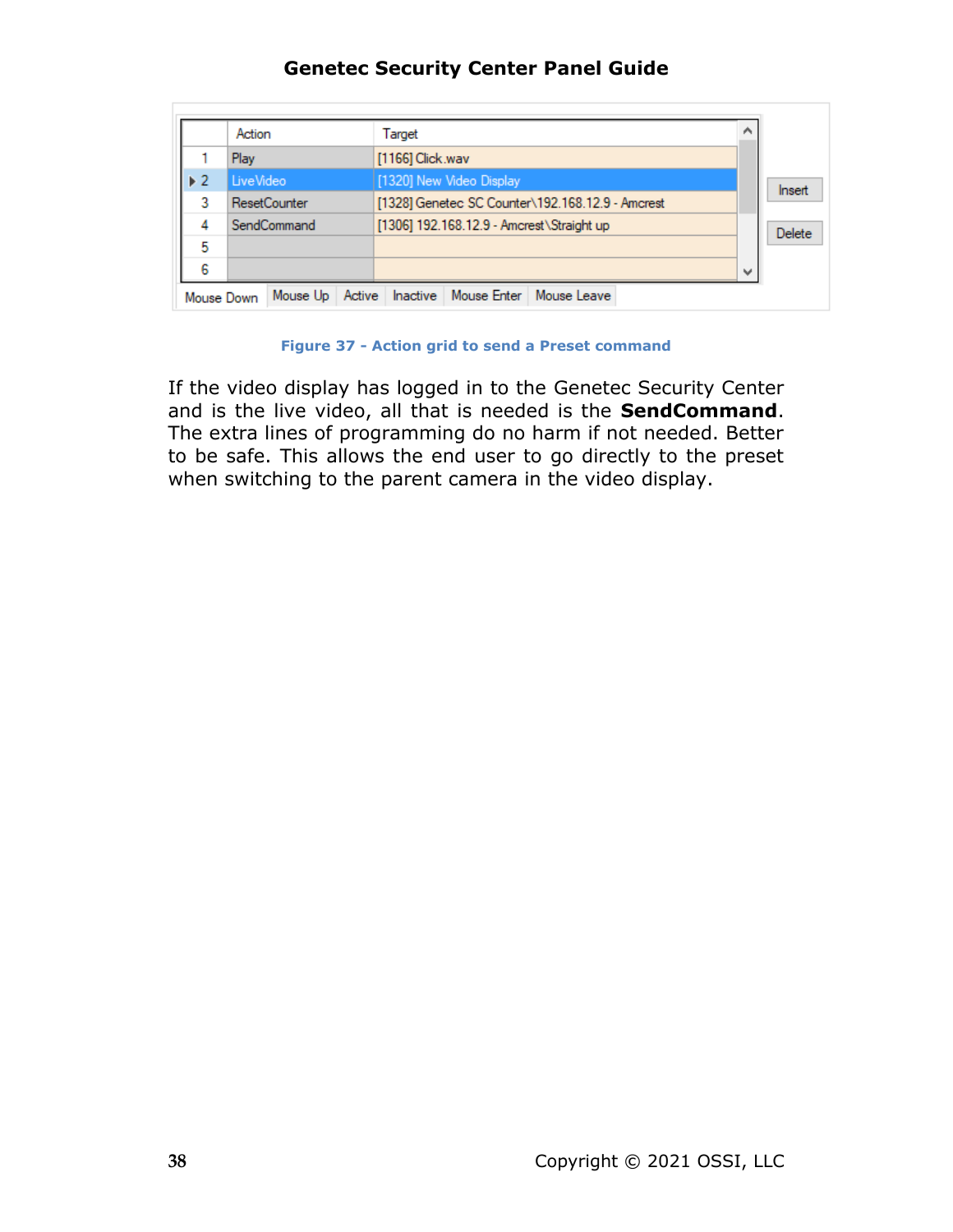## <span id="page-38-0"></span>**5 Video View**

Most facilities will use video displays in **Live View**, but occasionally it may be required to go directly to a camera or to compare several streams or to view recordings. **Video View** is a quick way to access any camera in the system.

Because **Video View** is not necessary for all users nor all facilities, it must be enabled in the user properties.

| 1396] master                                  |                                                                    |                     | $\times$                          |  |  |
|-----------------------------------------------|--------------------------------------------------------------------|---------------------|-----------------------------------|--|--|
| <b>Properties</b><br><b>Conditional Logon</b> |                                                                    |                     |                                   |  |  |
| master<br>User Name:                          | User Level:                                                        | <b>All Access</b>   | $\hat{\div}$<br>396<br>ID:        |  |  |
| Password:                                     | Notes:                                                             |                     |                                   |  |  |
| <b>User Type:</b>                             |                                                                    |                     |                                   |  |  |
| <b>User View Options</b>                      |                                                                    |                     |                                   |  |  |
| <b>E</b> Design View<br>Documentation View    |                                                                    |                     |                                   |  |  |
| √ Exit                                        |                                                                    |                     |                                   |  |  |
| <b>E-</b> Hardware Management View            |                                                                    |                     |                                   |  |  |
| √Live View<br>Reports View                    | <b>Window Options</b>                                              |                     |                                   |  |  |
| <b>E.</b> RFID Management View                | Title Bar: $\boxdot$<br>$Sizeable: \Box$<br>Fixed Application Bar: |                     |                                   |  |  |
| <b>E</b> √Scheduled Events View               | Position:                                                          | Top                 |                                   |  |  |
| Video View                                    | <b>Default Options</b>                                             |                     |                                   |  |  |
| <b>Card Data Pages:</b>                       |                                                                    | Default View:       | <b>Live View</b><br>$\checkmark$  |  |  |
| [206] Card Data Screens\Card Data             | <b>Initial Screen:</b>                                             |                     | [326] Default Screen Group\LeadIn |  |  |
| <b>Tag Data Pages:</b>                        |                                                                    |                     |                                   |  |  |
| [333] Tag Data Screens\Tag Data               |                                                                    | <b>User Mask:</b>   |                                   |  |  |
|                                               |                                                                    | Voice:              |                                   |  |  |
| <b>Information Manager Options</b>            | <b>User Logon Points</b>                                           |                     |                                   |  |  |
| Visible: $\nabla$                             |                                                                    | Logon Card:         | $\overline{\mathbf{0}}$           |  |  |
| [173] Default<br>Layout:                      |                                                                    | <b>Logon Point:</b> |                                   |  |  |
| ÷<br>$\overline{0}$<br>Height:                | <b>Force Logoff Point:</b>                                         |                     |                                   |  |  |
|                                               |                                                                    |                     |                                   |  |  |
|                                               |                                                                    |                     | OK<br>Cancel                      |  |  |

**Figure 38 - The properties dialog for the user "master"**

*Note: Remember to logout and login again after changing the user properties for the current account for them to go into effect.*

See the **Video View** section of the User's Guide for help using the **Video View**.